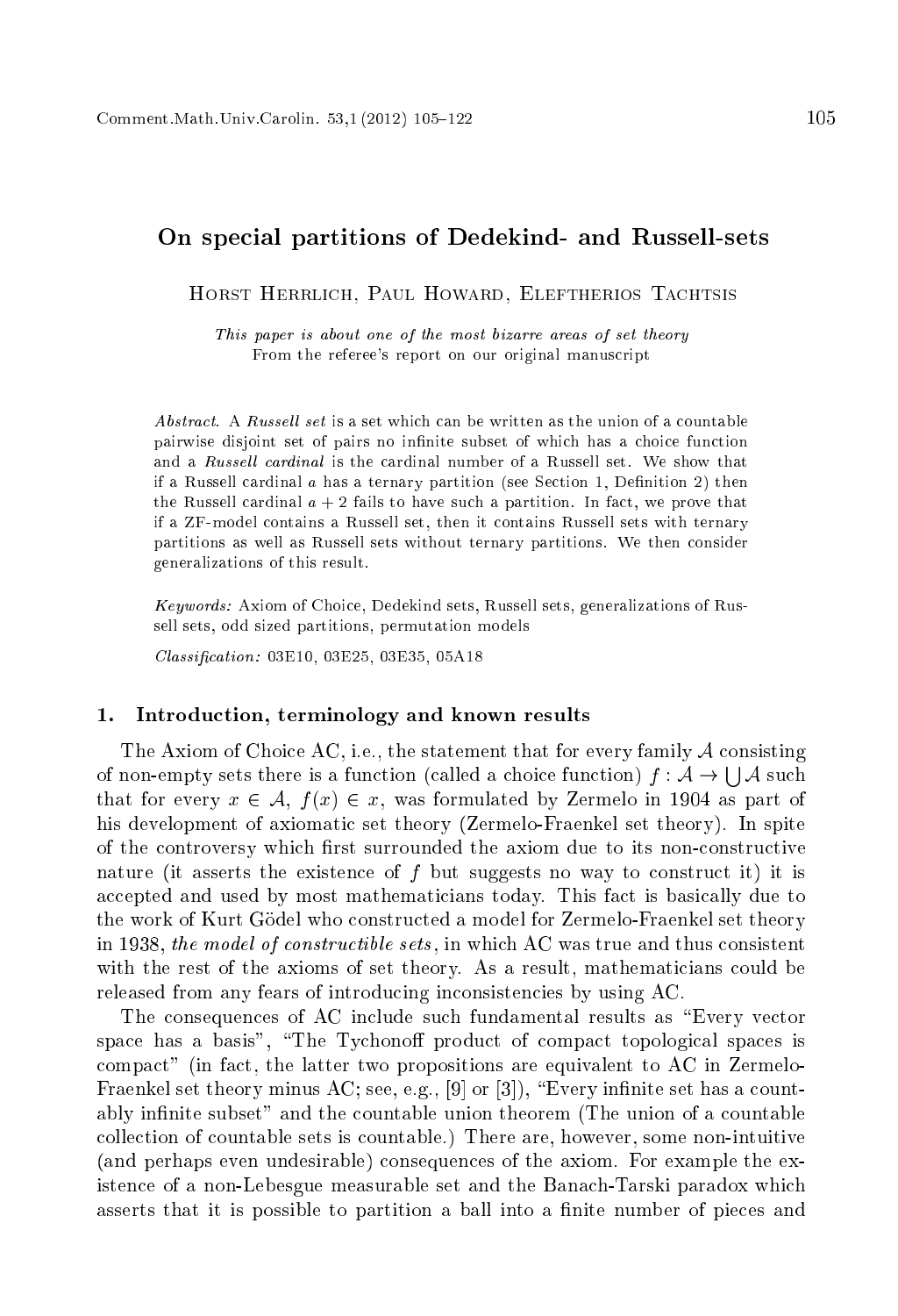reassemble the pie
es to form two balls of the same size as the original. If one is onsidering repla
ing the axiom of hoi
e by some weaker statement or possibly eliminating hoi
e altogether then it seems desirable to investigate the degree to which mathematics without choice may differ from mathematics with it.

One possible difference was described by Bertrand Russell when he described how the union of a countable set of pairs might fail to be countable in his metaphor about choosing from an infinite collection of pairs of shoes versus pairs of socks. But it was Fraenkel who first proved that without the axiom of choice it was possible for many of the results, whi
h were regarded as fundamental, to fail if the axiom of hoi
e was not assumed. He did this by onstru
ting models in which all of the set theoretic axioms other than the axiom of choice held and then noting that other standard theorems also failed in the models. For example, in Fraenkel's first model there was an infinite set without a countably infinite subset and in his second model a countable set of pairs whose union had no countable subset.

Actually, Fraenkel's models (which are now called Fraenkel-Mostowski models or permutation models ) were models of a version of Zermelo's set theory weakened to permit the existen
e of atoms, elements whi
h were not themselves sets. It was not until 1963 that Cohen discovered his method of *forcing* by which he onstru
ted models of the full Zermelo-Fraenkel set theory (without the axiom of choice) in which there were infinite sets without countable subsets and in particular, in the se
ond Cohen model, a ountable set of pairs whose union had no countable subset. We refer the reader to [10] for details.

Sets like the one existing in the se
ond Cohen model whi
h are the union of a ountable set of pairs but have no ountable subset and whi
h live in some universe of set theory are called Russell sets. They were introduced in  $[7]$  after Bertrand Russell's metaphor about choosing from an infinite collection of pairs of shoes versus pairs of socks.

In several re
ent papers Russell sets and their properties have been investigated  $($ see  $[7], [4], [8], [6], [5]$ . We shall continue the research here proving a number of results about Russell sets and generalizations of Russell sets. Before giving an overview of the aims and the orientation of this paper, let us first supply some terminology.

**Definition 1.** Let  $X$  and  $Y$  be sets.

- 1.  $|X| < |Y|$  if there exists an injection  $f : X \to Y$ .
- 2.  $|X| = |Y|$  if there exists a bijection  $f : X \to Y$ .
- 3.  $|X| < |Y|$  if  $|X| \leq |Y|$  and  $|X| \neq |Y|$ .
- 1. A Russell sequence is a (countable) sequence  $(X_i)_{i\in\omega}$  of Definition 2. disjoint pairs no infinite subset of which has a choice function. A  $\it Russell$ set X is the union  $X = \bigcup_{i \in \omega} X_i$  of a Russell sequence. A Russell cardinal is the ardinal number of a Russell set.
	- 2. Let *n* be an integer such that  $n \geq 2$ . An *n*-Russell set is a set X which can be written  $X = \bigcup_{k \in \omega} X_k$  where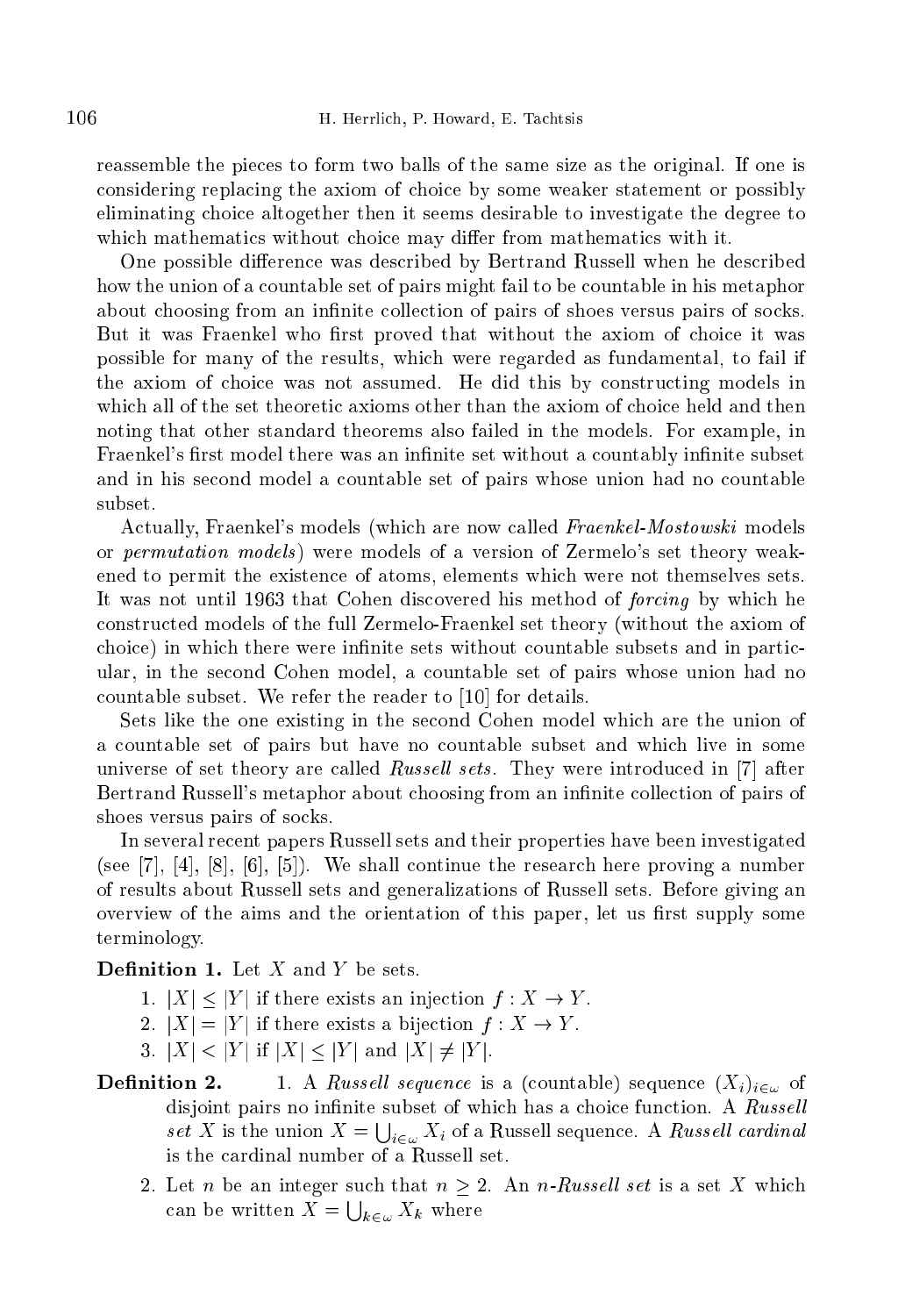On spe
ial partitions of Dedekind- and Russell-sets 107

- (a) for each  $k \in \omega, |X_k| = n$ ,
- (b) for i and j in  $\omega$ , if  $i \neq j$  then  $X_i \cap X_j = \emptyset$ ,
- (c) no infinite subset of  $\{X_k \mid k \in \omega\}$  has a choice function.

The sequence  $(X_k)_{k \in \omega}$  is called an *n-Russell sequence*. An *n-Russell* cardinal is the cardinal number of an  $n$ -Russell set. According to this terminology a Russell cardinal (from part  $(2)$ ) is a 2-Russell cardinal.

- 3. For  $n \in \mathbb{N}$  (= the set of positive integers), an *n*-ary partition of a set X is a partition of X into sets each with exactly n elements.  $n$ -ary partitions with odd *n* are called *odd sized partitions*.
- 4. Let  $n \in \mathbb{N}$ . A cardinal a is divisible by n if and only if there exists a cardinal c with  $a = nc$ . (Equivalently, if X is any set, |X| is divisible by n if and only if there exists a set Y substitution in the set Y substitution in the set Y substitution in the
- 5. A set  $X$  is called a *Dedekind set* if it is infinite and *Dedekind finite*, i.e.,  $\aleph_0 \not\leq |X|$  (if and only if  $|A| < |X|$  for every proper subset A of X if and only if  $|X| < |X| + 1$ , where  $|X| + 1$  is the cardinality of  $X \cup \{x\}$ ,  $x \notin X$ ). A Dedekind ardinal is the ardinal number of a Dedekind set.

**Definition 3.** ZF will denote Zermelo-Fraenkel set theory minus the Axiom of Choi
e and ZFA will denote ZF set theory with the axiom of extensionality weakened to allow the existence of atoms.

In [8] Herrlich and Tachtsis have studied the possible partitions of a Russell set in set theory without the Axiom of Choi
e. Among other results, the authors in  $[8]$  established the following propositions which concern odd sized partitions of Russell sets and whi
h shall be useful to us in the sequel.

**Proposition 1** ([8, Proposition 2.1, Proposition 2.2, Theorem 2.6]).

- (1) For any positive integer <sup>n</sup> and any Russell set X, the set <sup>X</sup> -n is a Russell set that has an n-ary partition.
- (2) Any odd sized partition of a Russell set is a Dedekind set.
- (3) No Russell set has a ountable odd sized partition.
- (4) For odd n, a Russell set X has an n-ary partition if and only if its cardinal number  $|X|$  is divisible by n.

**Lemma 1** ([8, Lemma 2.4]). Let n be odd and let  $\mathcal{V} = \{V_i : i \in I\}$  be an n-ary partition of the Russell set  $X = \bigcup_{m \in \mathbb{N}} X_m$ . Define the trace map  $tr : I \longrightarrow$  $\mathcal{P}_{fin}(\mathbb{N})$ , where  $\mathbb N$  is the set of positive integers and  $\mathcal{P}_{fin}(\mathbb N)$  is the set of all finite subsets of N, by  $\text{tr}(i) = \{m \in \mathbb{N} : X_m \cap V_i \neq \emptyset\}$ , and let J consist of those  $i \in I$ for which there exists some  $i \in I$ ,  $i \neq i$ , with  $tr(i) = tr(i)$ . Then  $I - J$  is finite.

A question left open in  $[8]$  is the following:

Is there a model of ZF in whi
h Russell sets exist and all Russell sets an be partitioned into 3-element sets?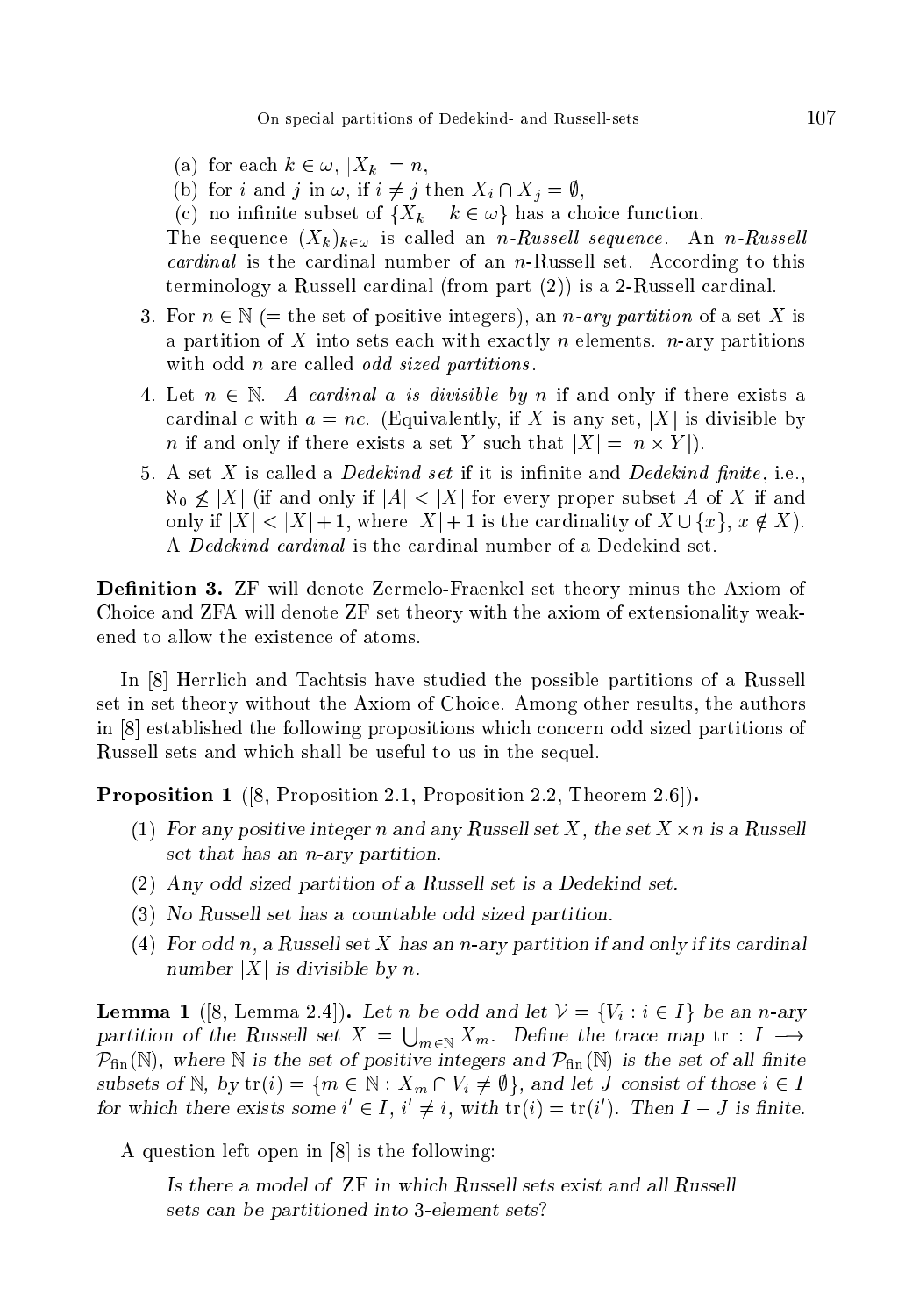In Section 2 we answer this question in the negative. Herrlich and Tachtsis also asked the same question with 3 repla
ed by an arbitrary odd natural number *n*. We shall also answer this more general question in the negative. In particular, in Theorem 2 we prove that if the Russell set  $X = \bigcup_{i \in \omega} X_i$  (where  $(X_i)_{i\in\omega}$  is a Russell sequence) has a *p*-ary partition, where *p* is an odd natural number greater than 1, then the Russell set  $Y = \bigcup_{i \in \omega, i > 0} X_i$  does not have such a partition. In Corollary 1 we provide the negative answer to the above question by on
luding that if a ZF-model ontains a Russell set, then it ontains Russell sets with  $p$ -ary partitions,  $p$  an odd integer greater than 1, as well as Russell sets without *p*-ary partitions.

With regard to *n*-Russell sets,  $n \geq 3$  (see Definition 2), the natural question which arises is the following generalization of the Herrlich-Tachtsis question, namely

**Problem 1.** Given  $n, k \in \omega$ , is it consistent with set theory without AC that there is an *n*-Russell set and all *n*-Russell sets have a  $k$ -partition?

The primary purpose of this paper is to give a partial answer to this problem. First we note that for every natural number  $n > 2$  it is consistent with set theory without choice that *n*-Russell sets do exist. Indeed, for  $n = 2$ , the second Fraenkel model (see the discussion above for this model) contains Russell sets (actually infinitely many; see Proposition 1(1)). For every  $n > 3$ , a permutation model is onstru
ted in the proof of Theorem 11 whi
h ontains an n-Russell set (but no Russell sets). Now if k is a multiple of n, say  $k = sn$ , X is an n-Russell set and  $X = \bigcup_{i \in \omega} X_i$  where  $(X_i)_{i \in \omega}$  is a disjoint sequence of *n*-element sets, then grouping them by taking the union of the first s of the  $X_i$ s, the union of the second s of the  $X_i$ s and so on yields a k-partition of X. So, in this case (of n,  $k = sn$ ) the answer to Problem 1 is in the affirmative.

The situation becomes obscure when n and k are relatively prime. As we have stated in the paragraph pre
eding Problem 1, the answer to the problem is in the negative when  $n = 2$  and  $k = 3$ . We also generalize this fact in Corollary 2 where we consider partitions P of Russell sets such that for every  $z \in P$ , |z| is an odd multiple of a given odd natural number  $p > 1$ .

For the case  $n = 3$  and k a natural number relatively prime to 3, we also provide a negative answer to Problem 1. This is the result of Corollary 3. The keys for its proof are the results of Theorem 4 (for any 3-Russell set  $X$  and any integer  $p$  relatively prime to 3, the condition "X has a partition consisting of sets such that the cardinality of each is a multiple of  $p$  which is relatively prime to 3" is equivalent to the condition "X has a p-ary partition"), of Theorem 6 (If  $p > 1$ is a natural number which is relatively prime to 3, then a 3-Russell set  $X$  has a p-ary partition if and only if  $|X|$  is divisible by p) and of Theorem 1 (If a is Dedekind cardinal, p and n are natural numbers, p positive, then  $p \mid (pa + n)$  if and only if  $p \mid n$ , where  $|$  means "divides").

<sup>&</sup>lt;sup>1</sup>We are grateful to the referee for suggesting this question which provided a focus for our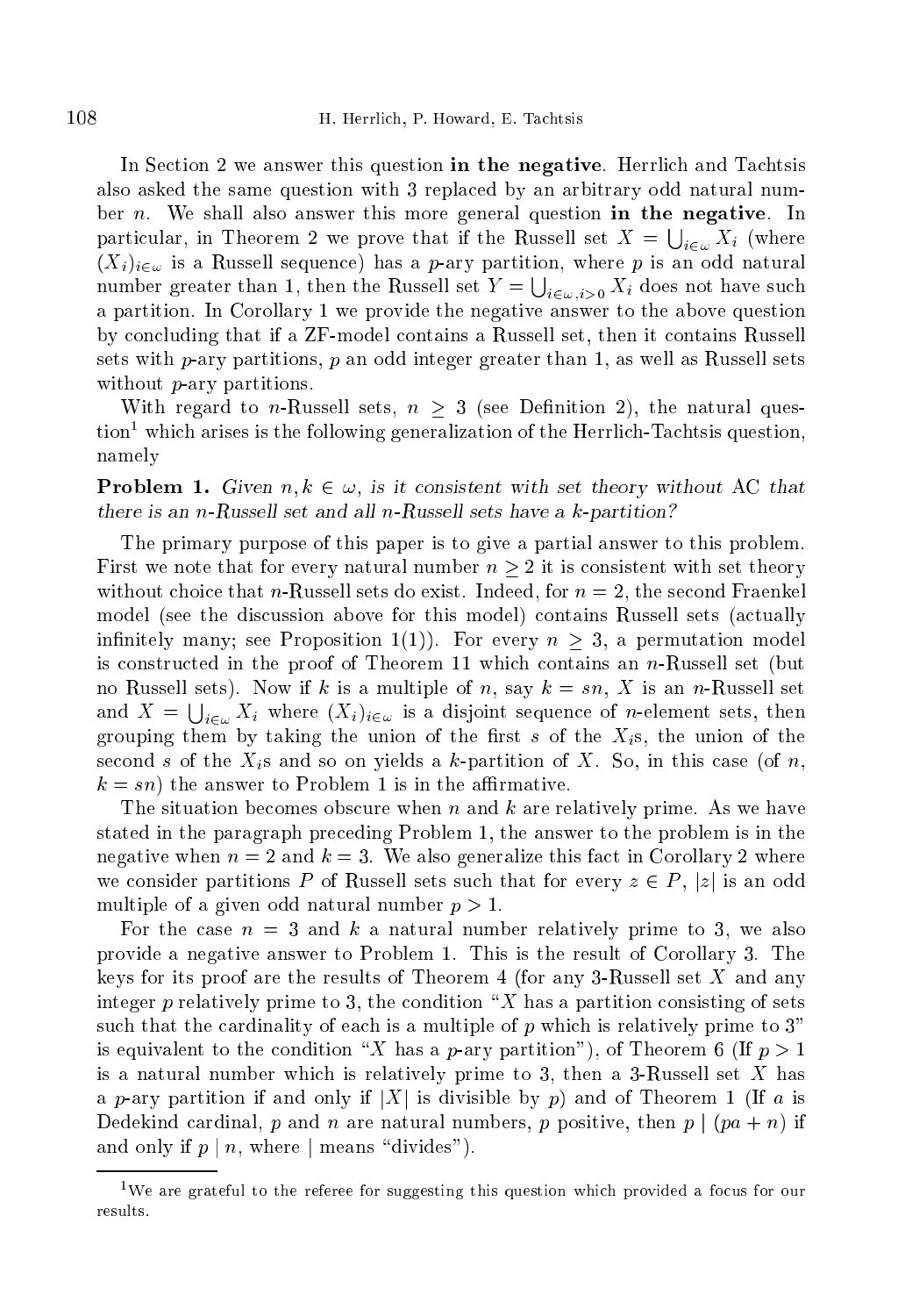For  $n \geq 5$ , things change dramatically. First we note that here, our results are in
omplete. We show among other things that the method used for the ases  $n = 2$  and  $n = 3$  will not work if  $n > 5$ . That is, we cannot show:

(1) If the n-Russell set  $X = \bigcup_{i \in \omega} X_i$  (where  $(X_i)_{i \in \omega}$  is a Russell sequence) has a p-ary partition then the n-Russell set  $Y = \bigcup_{i \in \omega, i > 0} X_i$ does not have such a partition.

We do this by constructing a model  $\mathcal M$  of set theory in which there is an n-Russell set for which  $(1)$  is false. Specifically, we show that for all natural numbers n and p both greater than or equal to 5, there is (in M) an n-Russell sequence  $(X_i)_{i\in\omega}$ with the property that both  $\bigcup_{i\in\omega} X_i$  and  $\bigcup_{i\in\omega, i>0} X_i$  have p-ary partitions which are in the model; see Theorem 8. Moreover, the permutation model of Theorem 8 sheds light on Problem 1 for the case  $n = 5$  and  $k > 6$ . In particular, we show in Theorem 9 that in the model of Theorem 8, every 5-Russell set has a  $k$ -ary partition for every  $k > 6$  and consequently the answer to Problem 1 is in the affirmative for the case  $n = 5$  and  $k > 6$ .

For  $n = 4$  and p relatively prime to 4, the question of whether (1) holds is open.

In Theorem 10 we establish that the results of Proposition 1(4) and Theorem 6 cease to be true if  $n > 5$ . Therefore, one should no longer expect to rely on similar such results (for  $n > 5$ ) in order to attack Problem 1.

Finally, in Section 4 we study partitions of generalized Russell sets (see Definition 4 for this notion) and prove results via the method of Fraenkel-Mostowski permutation models (Theorems 12 and 13) whi
h larify that the situation, as far as 3-ary partitions, divisibility by 3 and their interrelation are on
erned, is strikingly different from the corresponding one for Russell sets.

#### 2. Odd sized and other partitions of Russell sets

In this section we answer the question of Herrlich and Tachtsis from  $[8]$  mentioned in the introduction, namely "Is there a model of ZF in which Russell sets exist and all Russell sets an be partitioned into 3-element sets (or in general into  $n$ -element sets,  $n$  an odd natural number)."

**Theorem 1.** If a is Dedekind cardinal, p and n are natural numbers, p positive, then  $p \mid (pa + n)$  if and only if  $p \mid n$ , where  $\mid$  means "divides".

**PROOF:**  $(\rightarrow)$  Assume that  $pa+n = pb$  for some cardinal number b. Then  $pa < pb$ , hence by a result of Tarski [11] (in ZF, given a natural number  $m \neq 0$  and two arbitrary cardinals p and q, if  $mp \leq mq$ , then  $p \leq q$ ) we obtain that  $a \leq b$ . So there exists a cardinal x such that  $a + x = b$ . Therefore,

$$
pa + px = p(a + x) = pb = pa + n.
$$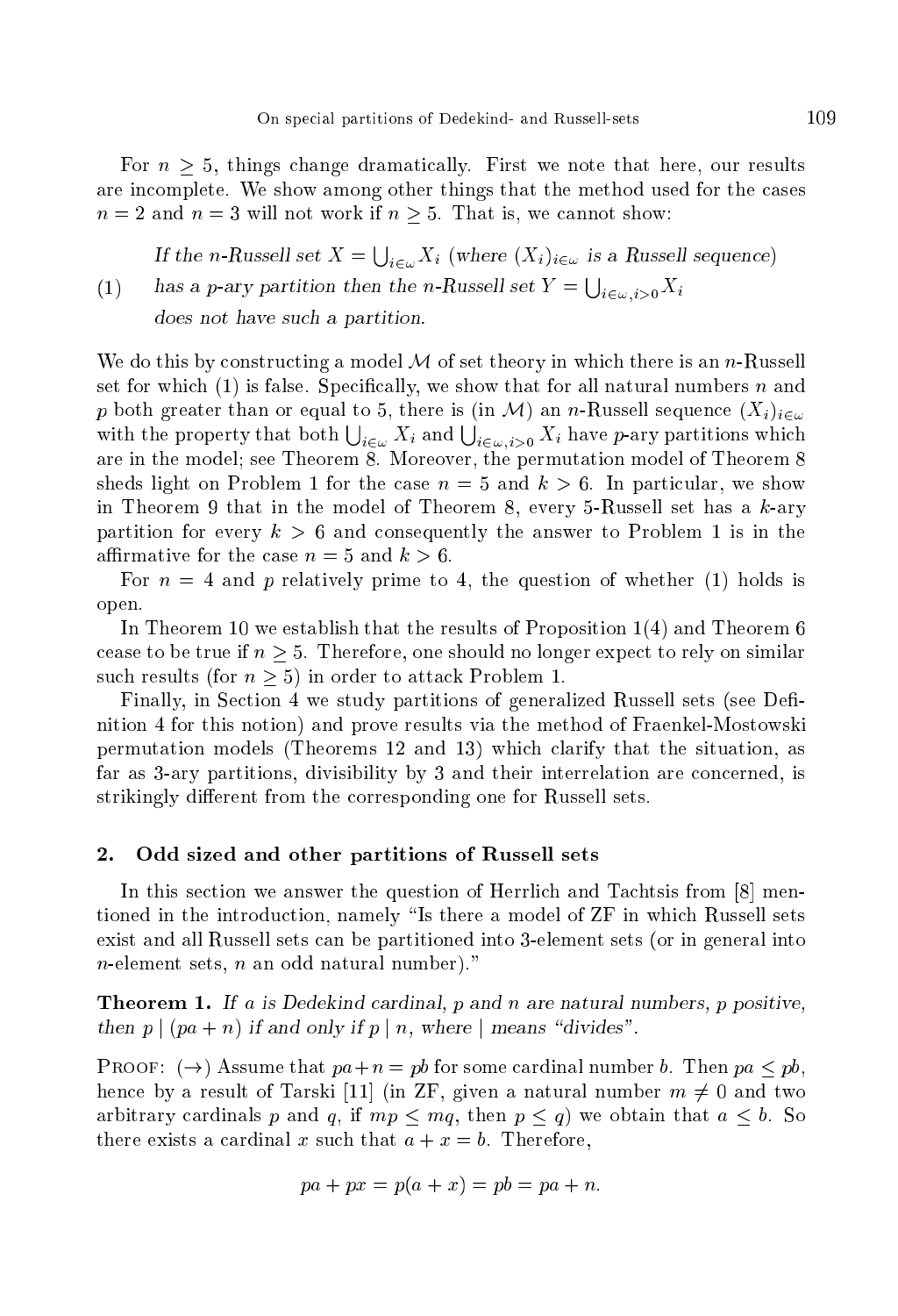Since pa is a Dedekind cardinal, this implies that  $px = n$ , thus p | n as required.  $(\leftarrow)$  This is straightforward.  $\Box$ 

**Theorem 2.** If X is a Russell set, p is an odd natural number greater than  $1$ , and  $X$  has a p-ary partition, then the set Y obtained from  $X$  by the removal (or addition) of a finite number n of pairs has a p-ary partition if and only if  $2n$  is divisible by p. Consequently, if the Russell set  $X = \bigcup_{i \in \omega} X_i$  (where  $(X_i)_{i \in \omega}$  is a Russell sequence) has a p-ary partition then the Russell set  $Y = \bigcup_{i \in \omega, i > 0} X_i$  does not have su
h a partition.

PROOF: Immediate from the fact that a Russell set is a Dedekind set and from Theorem 1 and Proposition 1(4).  $\Box$ 

**Corollary 1.** Let p be an odd natural number greater than 1. Then the following holds: If a ZF-model contains a Russell set, then it contains Russell sets with p-ary partitions as well as Russell sets without p-ary partitions.

PROOF: This follows from Theorem 2 and Proposition 1(1).  $\Box$ 

**Theorem 3.** Assume that p is an odd natural number greater than 1. Then the Russell set  $X = \bigcup_{i \in \omega} X_i$  (where  $(X_i)_{i \in \omega}$  is a Russell sequence) has a partition  $\mathcal P$ such that  $\forall z \in \mathcal{P}, |z|$  is an odd multiple of p if and only if X has a p-ary partition.

PROOF:  $(\leftarrow)$  This is straightforward.

 $(\rightarrow)$  We first need the following slight modification of Lemma 1.

**Lemma 2.** Let R be a partition of the Russell set  $X = \bigcup_{i \in \omega} X_i$  such that for all  $z \in \mathcal{R}$ , |z| is an odd natural number greater than 1. Then the set  $\mathcal{R}_0 = \{z \in \mathcal{R} \mid |z| \leq 2\}$  $\mathcal{R}: g \restriction z$  is injective, where for  $r \in X$  we let  $g(r) =$  the unique  $i \in \omega$  such that  $r \in X_i$ , has a finite complement in  $\mathcal{R}$ .

PROOF: We use the idea from the proof of Lemma 2.4 in  $[8]$  (Lemma 1 in this paper). Let  $\mathcal{R}_1 = \{z \in \mathcal{R} : \exists i \in \omega, X_i \subset z\}$  then  $\mathcal{R}_1 = \mathcal{R} - \mathcal{R}_0$  so the proof will be completed by showing that  $\mathcal{R}_1$  is finite. Assume that  $z \in \mathcal{R}_1$ . Then there is some  $i \in \omega$  such that  $X_i \subseteq z$ . Therefore for any other  $w \in \mathcal{R}_1$ ,  $X_i \cap w = \emptyset$ and hence  $i \in g[z]$  but  $i \notin g[w]$ . It follows that  $g[z] \neq g[w]$ . This shows that the function h on  $\mathcal{R}_1$  defined by  $h(z) = g[z]$  for all  $z \in \mathcal{R}_1$ , is injective. But the range of h is a subset of the collection of all finite subsets of  $\omega$  which is countable. It follows that  $\mathcal{R}_1$  is either finite or countably infinite. Suppose that  $\mathcal{R}_1$  is countably infinite. Since every  $z \in \mathcal{R}_1$  is odd-sized and  $|X_i| = 2$  for all  $i \in \omega$ , it follows that for every  $z \in \mathcal{R}_1$  there is an  $n_z \in \omega$  such that  $|z \cap X_{n_z}| = 1$ . On this basis and via induction we may define a subsequence of  $(X_i)_{i \in \omega}$  with a choice function. This contradicts the fact that X is a Russell set. Therefore,  $\mathcal{R}_1$  is a finite set as  $\Box$ required.

By Lemma 2 the set  $\mathcal{P}_0 = \{z \in \mathcal{P} : g \restriction z \text{ is injective}\}\$  has a finite complement in P. For every  $z \in \mathcal{P}$ , let  $k_z$  be the odd natural number such that  $|z| = k_z p$ . Since for every  $z \in \mathcal{P}_0$ ,  $g \restriction z$  is injective and  $g[z]$  is well ordered (being a subset of  $\omega$ ),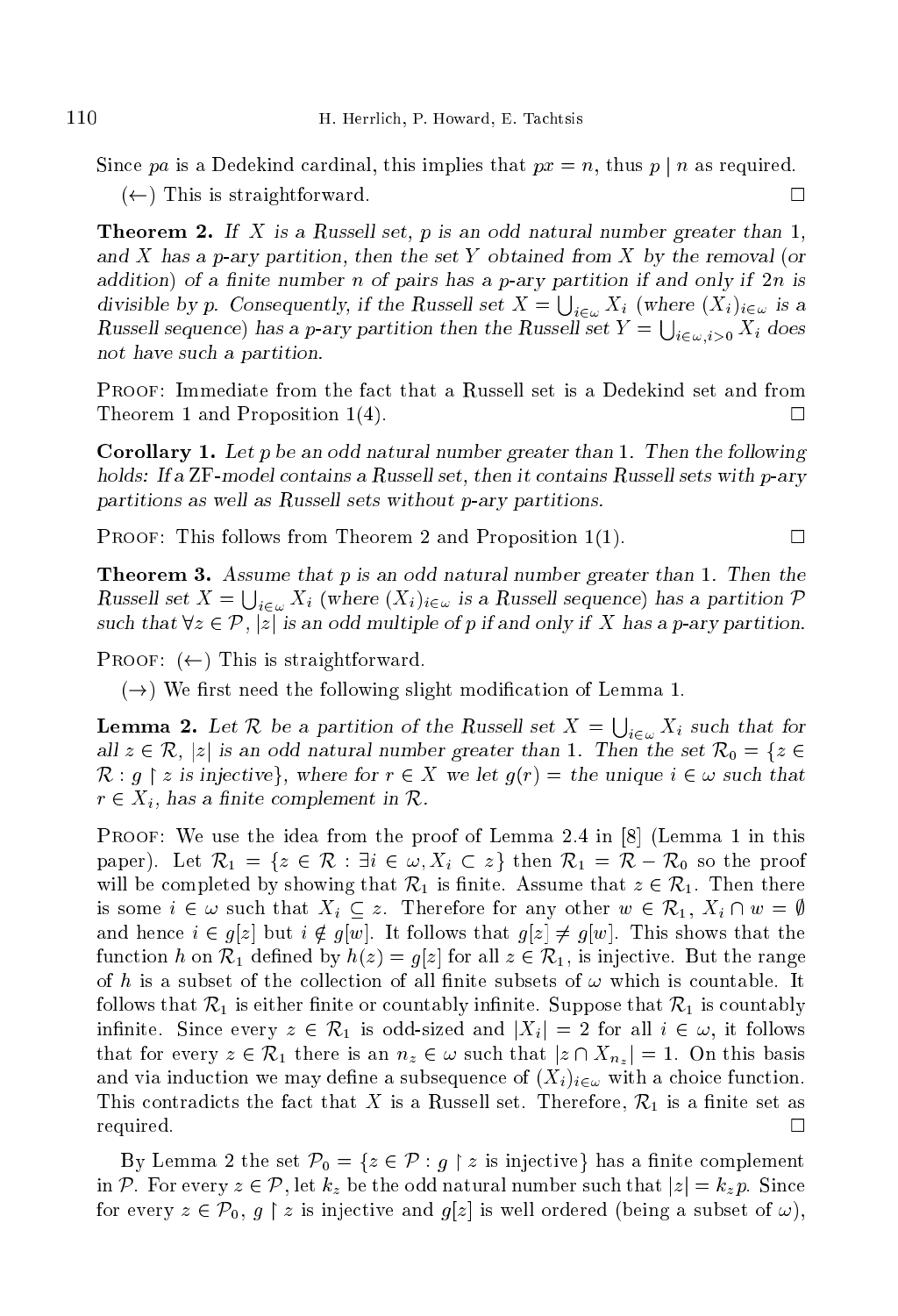we may effectively define (i.e., using no choice principles) a well ordering of  $z$  and consequently we may define a partition  $\{U_{z,i} : j \in k_z\}$  of z such that  $|U_{z,i}| = p$ for all  $j \in k_z$ . On the other hand, since  $\mathcal{P}_1 = \mathcal{P} - \mathcal{P}_0$  is a finite family of finite sets, it follows that  $\bigcup_{i=1}^{\infty} P_1$  is well ordered, hence for every  $z \in \mathcal{P}_1$  we may similarly define a p-ary partition  $\{U_{z,i} : j \in k_z\}$  of z. Then  $\mathcal{U} = \{U_{z,i} : z \in \mathcal{P}, j \in k_z\}$  is a  $p$ -ary partition of X. This completes the proof of the theorem.  $\Box$ 

Corollary 2. Assume that p is an odd natural number greater than 1. If the Russell set  $X = \bigcup_{i \in \omega} X_i$  (where  $(X_i)_{i \in \omega}$  is a Russell sequence) has a partition  $\mathcal P$ such that  $\forall z \in \mathcal{P}, |z|$  is an odd multiple of p then the Russell set  $Y = \bigcup_{i \in \omega, i > 0} X_i$ does not have such a partition.

PROOF: The result follows from Theorem 3 and from Theorem 2.

## 3. Partitions of *n*-Russell sets,  $n > 3$

Proposition 2. n-Russell sets are Dedekind sets.

PROOF: This follows immediately from Definition 2.

**Question 1.** Assume that  $X = \bigcup_{i \in \omega} X_i$  is an *n*-Russell set where  $(X_i)_{i \in \omega}$  is an *n*-Russell sequence and that X has a partition P such that  $\forall z \in \mathcal{P}$ , there is an integer k such that k is relatively prime to n and  $|z| = kp$ . Is it possible for  $\bigcup_{i \in \omega, i > 0} X_i$  to have such a partition?

We are able to answer this question for  $n = 3$ . For  $n = 4$  the question remains open. For  $n > 4$  we have an answer for all  $p > 4$ . The remaining cases are open. Next we answer Question 1 in the negative for the case  $n = 3$ .

### Theorem 4. Assume

- (1)  $X = \bigcup_{i \in \omega} X_i$  is a 3-Russell set where  $(X_i)_{i \in \omega}$  is a 3-Russell sequence;
- (2)  $p$  is a natural number which is larger than 1 and relatively prime to 3;
- (3) X has a partition  $P$  such that  $\forall z \in P$ , there is an integer k such that k is relatively prime to 3 and  $|z| = kp$ .

Then X has a p-ary partition.

PROOF: We first prove the following replacement for Lemma 2.

**Lemma 3.** Let R be a partition of the 3-Russell set  $X = \bigcup_{i \in \omega} X_i$  such that  $\forall z \in \mathcal{R}$ , there is an integer k such that k is relatively prime to 3 and  $|z| = kp$ . Then the set  $\mathcal{R}_0 = \{z \in \mathcal{R} : g \restriction z \text{ is injective}\},\$  where g is defined as in the statement of Lemma 2, has a finite complement in  $\mathcal{R}$ .

PROOF: The proof is by contradiction. Assume the hypotheses of the lemma and assume that  $\mathcal{R}_1 = \{z \in \mathcal{R} : g \restriction z \text{ is not injective}\}$  is infinite. If  $z \in \mathcal{R}_1$ then  $\exists i \in \omega$  such that  $|z \cap X_i| > 1$ . Therefore we can write  $\mathcal{R}_1 = \mathcal{R}_2 \cup \mathcal{R}_3$ where  $\mathcal{R}_2 = \{z \in \mathcal{R} : \exists i \in \omega \text{ such that } |z \cap X_i| = 2\}$  and  $\mathcal{R}_3 = \{z \in \mathcal{R} : \exists i \in \omega \text{ such that } |z| \in \mathcal{R} \}$  $\exists i \in \omega$  such that  $|z \cap X_i| = 3$ . If  $\mathcal{R}_2$  is infinite we get a choice function for the infinite set  $\{X_i : \exists z \in \mathcal{R} \text{ such that } |z \cap X_i| = 2\}$  by defining  $F(X_i) = \bigcup (X_i \setminus z)$ 

 $\Box$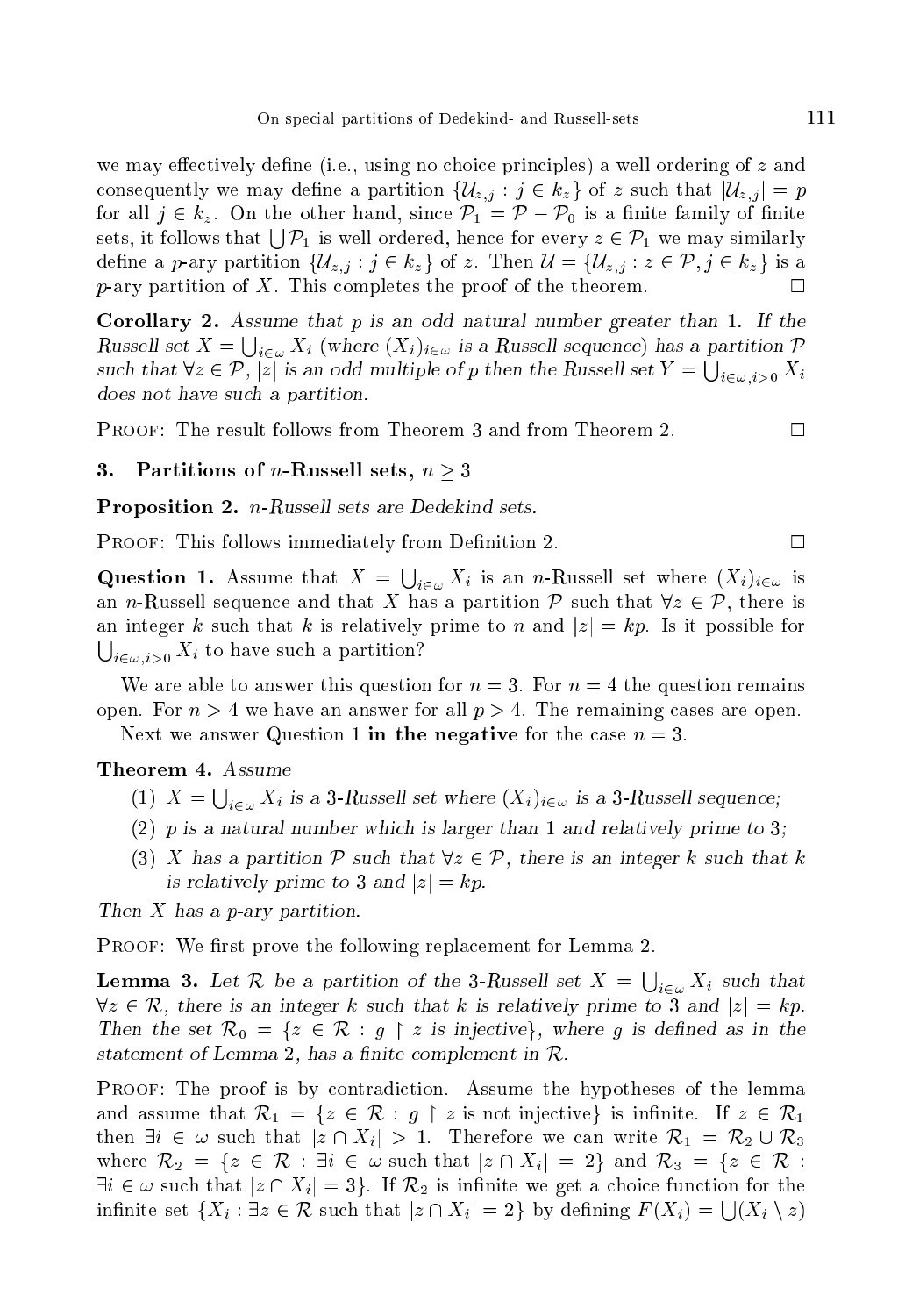where z is the unique element of R such that  $|z \cap X_i| = 2$ . This is not possible since  $(X_i)_{i \in \omega}$  is a 3-Russell sequence. It follows that  $\mathcal{R}_3$  is infinite. The function  $H: \mathcal{R}_3 \to \mathcal{P}_{\text{fin}}(\omega)$  defined by  $H(z) = \{i \in \omega : |z \cap X_i| = 3\}$  is injective and therefore  $\mathcal{R}_3$  is well orderable, say by  $\preccurlyeq$ . Further, for each  $z \in \mathcal{R}_3, \exists i \in \omega$  such that  $|z \cap X_i| = 2$  or  $|z \cap X_i| = 1$  (since  $|z|$  is not a multiple of 3). It follows that the set  $\mathcal{Z} = \{X_i : i \in \omega \text{ and } \exists z \in \mathcal{R}_3 \text{ such that } |z \cap X_i| = 1 \text{ or } |z \cap X_i| = 2\}$  is infinite. For  $X_i \in \mathcal{Z}$  and z such that  $|z \cap X_i| = 1$  or  $|z \cap X_i| = 2$ , let

$$
f_z(X_i) = \begin{cases} z \cap X_i, & \text{if } |z \cap X_i| = 1 \\ X_i \setminus z, & \text{if } |z \cap X_i| = 2 \end{cases}
$$

 $\overline{\phantom{a}}$ 

We arrive at a contradiction by defining a choice function for  $\mathcal Z$  by  $K(X_i) =$  $\int_{\mathcal{L}} |f_z(X_i)|$  where z is the  $\preccurlyeq$  least element of  $\mathcal{R}_3$  such that  $|z \cap X_i| = 1$  or  $|z \cap X_i| =$ П 2.

By Lemma 3 the set  $\mathcal{P}_0 = \{z \in \mathcal{P} : g \restriction z \text{ is injective}\}\$  has a finite complement in P. For every  $z \in \mathcal{P}$ , let  $k_z$  be the natural number which is relatively prime to 3 and is such that  $|z|=k_z p$ . We may finish off the proof now as in the proof of  $(\rightarrow)$  of Theorem 3.

**Theorem 5.** Let  $p > 1$  be a natural number which is relatively prime to 3 and let  $V = \{V_i : i \in I\}$  be a p-ary partition of the 3-Russell set  $X = \bigcup_{m \in \omega} X_m$ . Let  $\text{tr}: I \longrightarrow \mathcal{P}_{\text{fin}}(\omega), \text{tr}(i) = \{m \in \omega : X_m \cap V_i \neq \emptyset\}, i \in I, \text{ be the trace map and let }$ J consist of those  $i \in I$  for which there exist  $i, i \in I, i, i, i$ , pairwise distinct. with  $tr(i) = tr(i) = tr(i)$ . Then  $I - J$  is finite.

PROOF: We follow the ideas of the proof of [8, Lemma 2.4]. First, by virtue of Lemma 3, we may assume without loss of generality that for every  $i \in I$  if  $m \in \omega$ is such that  $V_i \cap X_m \neq \emptyset$ , then  $|V_i \cap X_m| = 1$ . Let  $R = \text{tr}[I]$  be the countable range of the function tr (since  $R \subseteq \mathcal{P}_{fin}(\omega)$  and it is known that, in ZF,  $\mathcal{P}_{fin}(\omega)$  is countable). Clearly,  $R = R_1 \cup R_2 \cup R_3$ , where

 $R_i = \{r \in R : \text{tr}^{-1}(r) \text{ has precisely } i \text{ elements}\}, i = 1, 2, 3.$ 

Let  $J_i = \text{tr}^{-1}(R_i), i = 1, 2, 3$ . Then  $I = J_1 \cup J_2 \cup J_3$ . The function of is injective on  $J_1$  and since R is countable and  $(X_m)_{m\in\omega}$  has no subsequence with a choice function, we may easily conclude that  $R_1$ , hence  $J_1$ , is a finite set.

Now assume that the set  $R_2$  is infinite. Put  $J_2 = \{$ tr  $^-(r) : r \in R_2\}$ . Then the function  $h: J'_2 \to R_2$  defined by  $h(j) = \bigcup \{ \text{tr}(u) : u \in j \}$  for all  $j \in J'_2$  is injective. Since  $\kappa_2$  is countable,  $J_2$  is countable and let  $J_2 = \{j_k : \kappa \in \omega\}$  be an enumeration of  $J'_2$ . Put  $W = \{\bigcup j_k : k \in \omega\}$ . Clearly, W is a countable set. Since for each  $m \in \omega$ ,  $X_m$  is a 3-element set and for each  $m \in \omega$  and each  $k \in \omega$  such that  $X_m \cap (\bigcup j_k) \neq \emptyset$  we have that  $|X_m \setminus (\bigcup j_k)| = 1$  we may easily define via induction a subsequence of  $(X_m)_{m\in\omega}$  with a choice function. But this contradicts the fact that  $X$  is a 3-Russell set. Therefore, we may conclude that  $R_2$  is a finite set and consequently  $J_2'$ , hence  $J_2 = \bigcup J_2'$  is also a finite set.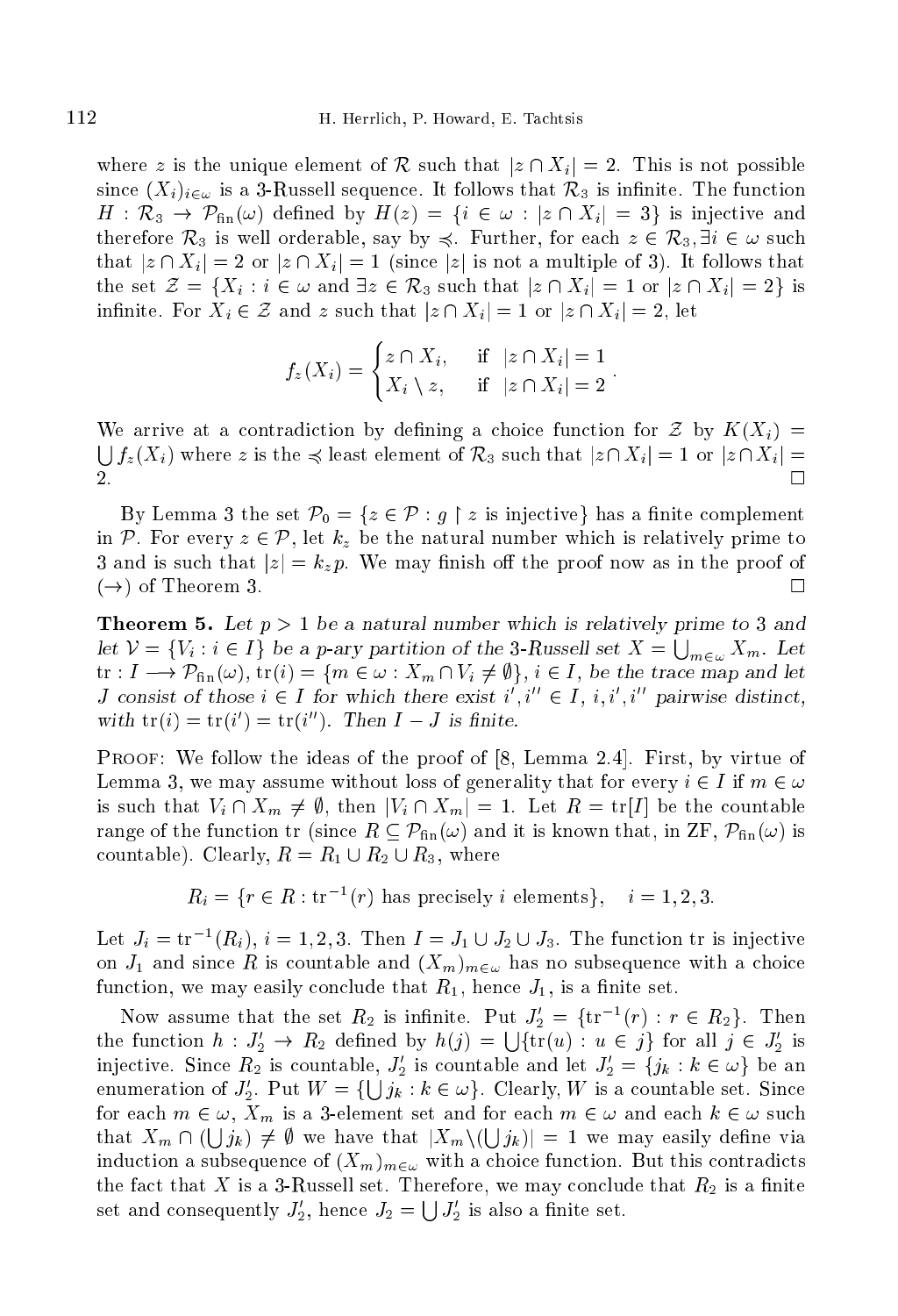From the above we deduce that  $J_3$  is a cofinite subset of I. Furthermore, note that for every  $i \in J_3$ ,  $\text{tr}(i)$  has exactly p elements, say  $m_1(i) < \ldots < m_n(i)$ and there exists a unique pair  $(i, i)$  of pairwise distinct elements of  $J_3\$   $\{i\}$  with  $\det(v) = \det(v) = \det(v)$ . Clearly, for every  $i \in J_3$ ,  $V_i \cup V_{i'} \cup V_{i''} = \Lambda_{m_1(i)} \cup \cdots \cup \Lambda_{m_p(i)}$ . Letting  $J = J_3$ , the proof of the theorem is complete.

**Theorem 6.** If  $p > 1$  is a natural number which is relatively prime to 3, then a 3-Russell set X has a p-ary partition if and only if  $|X|$  is divisible by p.

Proof: This an be established using the result of Lemma 3 or the result of Theorem 5 and following the proof of  $[8,$  Theorem 2.6  $(1),$  p. 187, so we simply refer the reader to the latter result in [8].  $\Box$ 

# Theorem 7. Assume

- (1)  $X = \bigcup_{i \in \omega} X_i$  is a 3-Russell set;
- (2)  $p$  is a natural number which is larger than 1 and relatively prime to 3;
- (3) X has a partition P such that  $\forall z \in \mathcal{P}$ , there is an integer k such that k is relatively prime to 3 and  $|z| = kp$ .

Then the 3-Russell set  $Y = \bigcup_{i \in \omega} X_i$  does not have such a partition.

**PROOF:** By Theorem 4 we may assume without loss of generality that  $P$  is a p-ary partition of X, hence by Theorem 6 |X| is divisible by p. If Y has also a partition as in the statement of the Theorem, then again by Theorem 4 Y has a  $p$ -ary partition, hence by Theorem 6 |Y| = pa for some infinite cardinal a. Then  $|X| = |Y| + 3 = pa + 3$  and since Y is a Dedekind set (being a 3-Russell set), a is a Dedekind cardinal. Thus, by Theorem 1, 3 is divisible by p. Since  $p > 1$  this contradicts our assumption that 3 and  $p$  are relatively prime. Therefore,  $Y$  has no such partitions and the proof of the theorem is complete.

**Corollary 3.** Let  $p > 1$  be a natural number which is relatively prime to 3. Then the following holds: If a ZF-model ontains a 3-Russell set, then it ontains 3- Russell sets with p-ary partitions as well as 3-Russell sets without p-ary partitions.

We show next that the answer to Question 1 is **positive** if n and p are both greater than or equal to 5.

**Theorem 8.** There is a model  $M$  of ZFA such that for all natural numbers n and p both greater than or equal to 5, there is (in M) an n-Russell sequence  $(X_i)_{i\in\omega}$ with the property that both  $\bigcup_{i\in\omega} X_i$  and  $\bigcup_{i\in\omega,i>0} X_i$  have p-ary partitions which are in the model.

**PROOF:** We start with a ground model of AC with a countable set  $A = \iint_A A_i \cup B_i$ :  $i \in \omega$  of atoms such that:

- 1. for every  $i \in \omega$ ,  $A_i$  is the three element set  $A_i = \{a_{i1}, a_{i2}, a_{i3}\}\$  and  $B_i$  is the two element set  $B_i = \{b_{i1}, b_{i2}\};$
- 2. for all  $i \in \omega$ ,  $A_i \cap B_i = \emptyset$  and for all  $i, j \in \omega$ , if  $i \neq j$ , then  $(A_i \cup B_i) \cap$  $(A_i \cup B_j) = \emptyset.$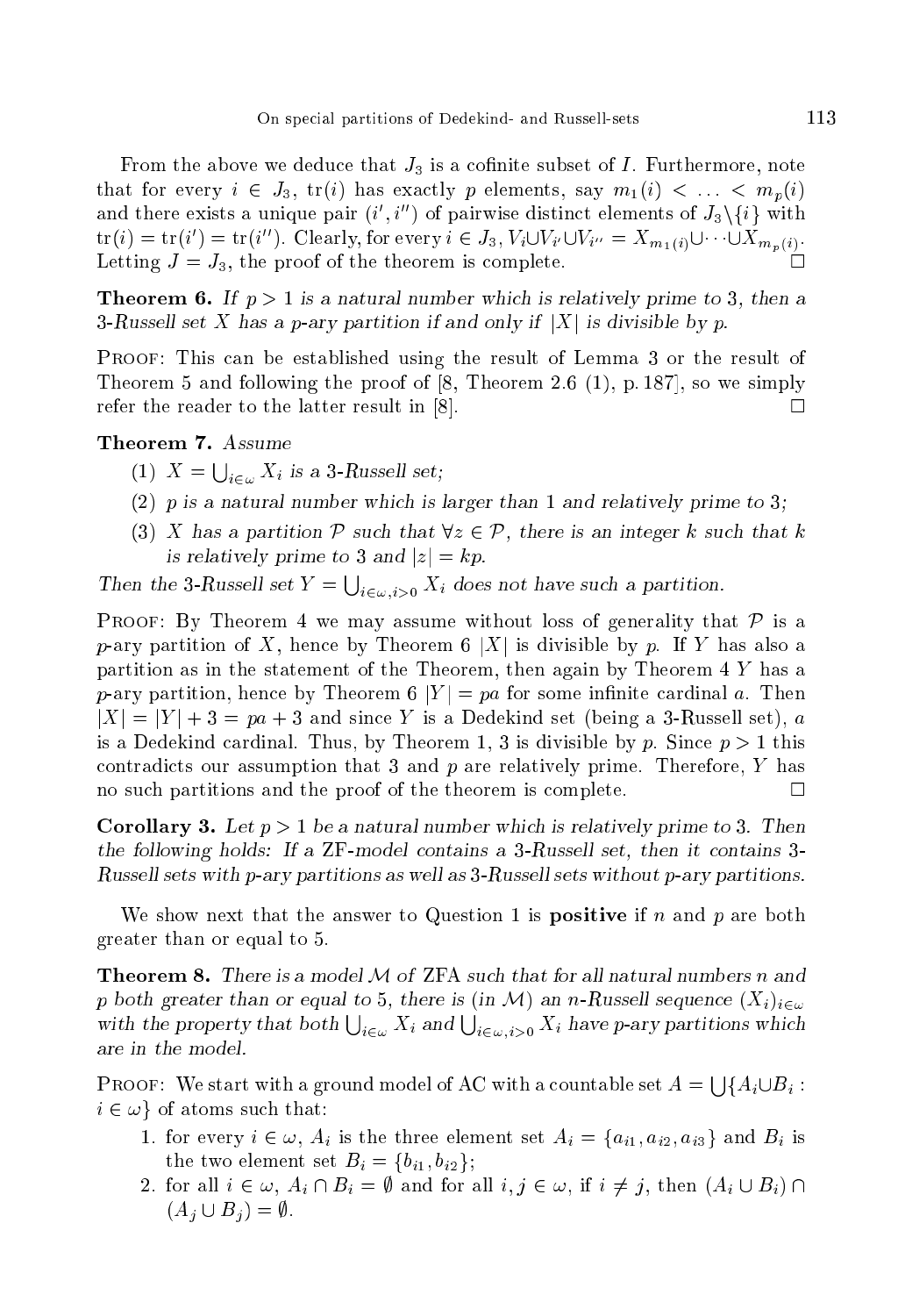G is the group of permutations of A generated by the cycles  $(a_{i1}, a_{i2}, a_{i3})$  and  $(b_{i1}, b_{i2}), i \in \omega$ . The normal ideal  $\mathcal I$  of supports is the set of all finite subsets of A. Let M be the permutation model determined by G and  $\mathcal I$ .

**Lemma 4.** If u and v are any natural numbers and  $m > 5$  is a natural number then, in  $\mathcal{M}$ ,

$$
\left(\bigcup_{i\geq u} A_i\right) \cup \left(\bigcup_{j\geq v} B_j\right)
$$

is an m-Russell set.

PROOF: The proof depends on whether or not  $m = 6$ .

**Case 1.** Assume that  $m \neq 6$ . Then m can be written in the form  $m =$  $3r + 2s$  where r and s are positive natural numbers. Choose such an r and s. Let  $X_0 = (\bigcup_{u \le i \le u+r} A_i) \cup (\bigcup_{v \le i \le v+s} B_i)$  and in general for  $k \in \omega, X_k =$  $(\bigcup_{u+k}$ <sub>r</sub> $\leq i \leq u+(k+1)r$   $A_i)$   $\cup$   $(\bigcup_{v+k}$ <sub>s</sub> $\leq i \leq v+(k+1)s$   $B_j)$ .

Since any union of the  $A_i$ s and the  $B_i$ s is in the model with empty support each  $X_k$  has empty support. Therefore the sequence  $(X_k)_{k\in\omega}$  is in M with empty support. It is also clear from the definition that for  $k \in \omega, |X_k| = m$ and that for  $k_1, k_2 \in \omega$ , if  $k_1 \neq k_2$  then  $X_{k_1} \cap X_{k_2} = \emptyset$ . Further,  $\{X_k :$  $k \in \omega$  can have no infinite subset with a choice function since for any finite support E only finitely many of the sets  $X_k$  meet E and therefore for all but finitely many of the sets  $X_k$  there is a permutation in G which fixes E pointwise (and fixes  $X_k$ ) but moves every element of  $X_k$ . (If A is an infinite subfamily of  $\{X_k : k \in \omega\}$  with a choice function, say f with support E, then let  $k \in \omega$  such that  $X_k \in \mathcal{A}$  and  $X_k \cap E = \emptyset$ . Let  $f(X_k) = x$ . Let  $\psi = (\Pi$  $u_{1+k} < i < u_{1+k+1}$ <sub>r</sub> $(a_{i1}, a_{i2}, a_{i3})) \cdot (\prod$  $v+\kappa s$   $\lt$   $\zeta$   $v+\kappa+1$   $s \vee J$   $\to$   $J$   $\to$   $J$ all the elements of  $X_k$  but fixes pointwise all the other atoms. Since  $X_k \cap E = \emptyset$ , we have that  $\psi$  fixes E pointwise hence  $\psi(f) = f$ . Furthermore since  $\psi(X_k) = X_k$ we deduce that  $(X_k, \psi(x)) \in f$ . Since  $x \in X_k$  and  $\psi$  moves every element of  $X_k$ we have that  $\psi(x) \neq x$  meaning that f is not a function, a contradiction.) Therefore  $(X_k)_{k \in \omega}$  is an m-Russell sequence in the model M. We leave to the reader the proof that  $\bigcup_{k \in \omega} X_k = (\bigcup_{i > u} A_i) \cup (\bigcup_{i > v} B_i).$ 

**Case 2.** Assume that  $m = 6$ . The proof proceeds as in Case 1 except that  $X_0 = A_u \cup A_{u+1}, X_1 = B_v \cup B_{v+1} \cup B_{v+2}$ , and in general  $X_{2m} = A_{u+2m} \cup A_{u+2m+1}$ and  $X_{2m+1} = B_{v+3m} \cup B_{v+3m+1} \cup B_{v+3m+2}$ .  $\Box$ 

Now assume that  $n \geq 5$ . By the lemma with  $m = n$ ,  $u = 0$  and  $v = 0$  we see that A is an n-Russell set,  $A = \bigcup_{k \in \omega} X_k$  where  $(X_k)_{k \in \omega}$  is an n-Russell sequence. Further by the proof of the lemma  $X_0$  has the form  $X_0 = (\bigcup_{i< u_0} A_i) \cup (\bigcup_{j< v_0} B_j)$ where  $u_0$  and  $v_0$  are in  $\omega$ . Assume that  $p \geq 5$ . Using the lemma with  $m = p$ ,  $u = 0$  and  $v = 0$  we get a p-Russell sequence  $(Y_a)_{a \in \omega}$  whose union is A and therefore we obtain a p-ary partition of  $A = \bigcup_{k \in \omega} X_k$ . Using the lemma again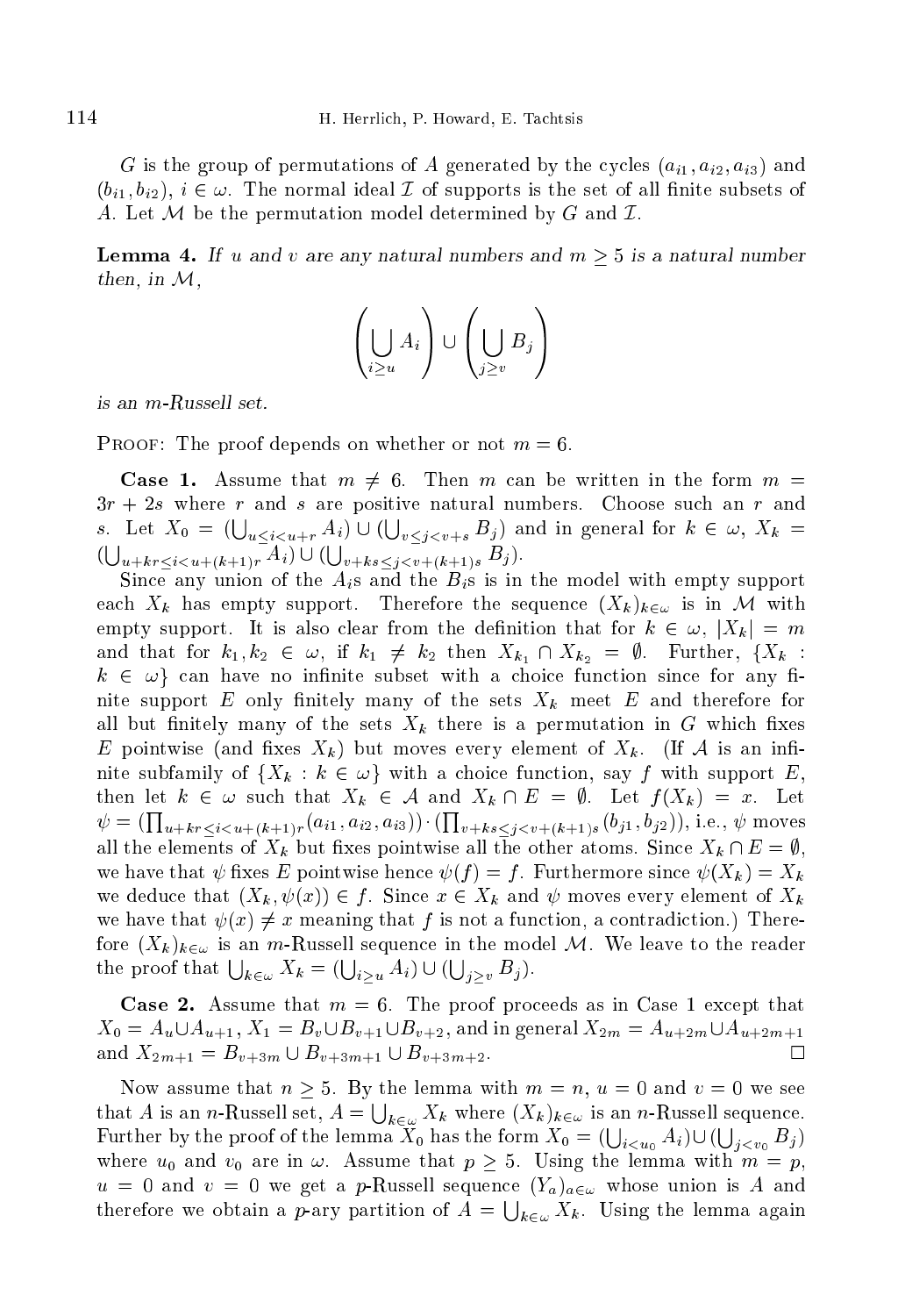in a similar way with  $m = p$ ,  $u = u_0$  and  $v = v_0$  we get a p-ary partition of  $(\bigcup_{i>u_0} A_i) \cup (\bigcup_{j>u_0} B_j) = \bigcup_{k \in \omega, k>0} X_k.$ 

**Remark 1.** From the proof of Theorem 8 we infer that it is relatively consistent with ZFA that there exist Dedekind sets  $X$  such that  $X$  as well as sets obtained by adding  $5k, k \in \mathbb{N}$ , elements to X both have m-ary partitions for every natural number  $m > 5$ .

**Theorem 9.** In the model of Theorem 8, for every  $k > 6$ , every 5-Russell set has a k-ary partition.

PROOF: We begin by noting that every integer greater than 6 can be written in the form  $2r+3s$  where r and s are positive integers (as in the proof of Theorem 8, Lemma 4, Case 1). Secondly, we note the following easy lemma.

**Lemma 5.** If k is a natural number which can be written in the form  $k = 2r + 3s$ where  $r$  and  $s$  are positive integers and  $X$  is a set which can be written as a countable disjoint union  $X = \bigcup_{i \in \omega} Y_i$  where  $\forall i \in \omega, |Y_i| = 2$  or  $|Y_i| = 3$  and both of the sets  $\{i \in \omega : |Y_i| = 2\}$  and  $\{i \in \omega : |Y_i| = 3\}$  are infinite then X has a k-ary partition.

The theorem will now follow as soon as we prove

**Lemma 6.** In the model  $M$  of Theorem 8 every 5-Russell set can be written as a countable disjoint union  $X = \bigcup_{i \in \omega} Y_i$  where  $\forall i \in \omega, |Y_i| = 2$  or  $|Y_i| = 3$  and both of the sets  $\{i \in \omega : |Y_i| = 2\}$  and  $\{i \in \omega : |Y_i| = 3\}$  are infinite.

Proof: We shall use the notation given in the proof of Theorem 8 for the atoms of  $M$  and, as in Theorem 8,  $G$  will denote the group of permutations used to construct M. In addition, for any finite set E of atoms  $fix_G(E)$  or simply  $fix(E)$ denotes the subgroup  $\{\phi \in G : \forall a \in E, \phi(a) = a\}$ . Finally, for any subgroup H of G and any element t of M we let  $Orb_H(t)$  denote the H orbit of t, that is,  $\mathrm{Orb}_{H}(t) = \{\phi(t): \phi \in H\}.$  For the proof of the lemma we first make the following laim

**Claim 1.** For any t in M and any finite subset E of the atoms  $A$ ,  $\text{Orb}_{\text{fix}(E)}(t)$  = 2 5° where *i* and *j* are natural numbers.

**PROOF:** Assume that  $t \in \mathcal{M}$  and that  $E \subseteq A$  is finite. Choose a finite subset F of A so that  $F$  is a support of  $t$  and

(2)  $\forall i \in \omega, (A_i \subset F \text{ or } A_i \cap F = \emptyset) \text{ and } (B_i \subset F \text{ or } B_i \cap F = \emptyset).$ 

For  $\phi \in \text{fix}(E)$  let  $\phi_F$  be the function that agrees with  $\phi$  on F and is equal to the identity function outside of F. By (2)  $\phi_F \in f\text{fix}(E)$  and it is also the case that  $\phi_F(t) = \phi(t)$  since  $\phi_F$  and  $\phi$  agree on a support of t. Therefore if we let  $H = \{\phi_F : \phi \in \text{fix}(E)\}, \text{Orb}_H(t) = \text{Orb}_{\text{fix}(E)}(t).$  Let  $K = \{\psi \in H : \psi(t) = t\}$ then the following facts are easy to verify.

1. The set of pairs  $\{\phi K, \phi(t) : \phi \in H\}$  is a one to one function from the quotient group  $H/K$  onto  $Orb_H(t)$ .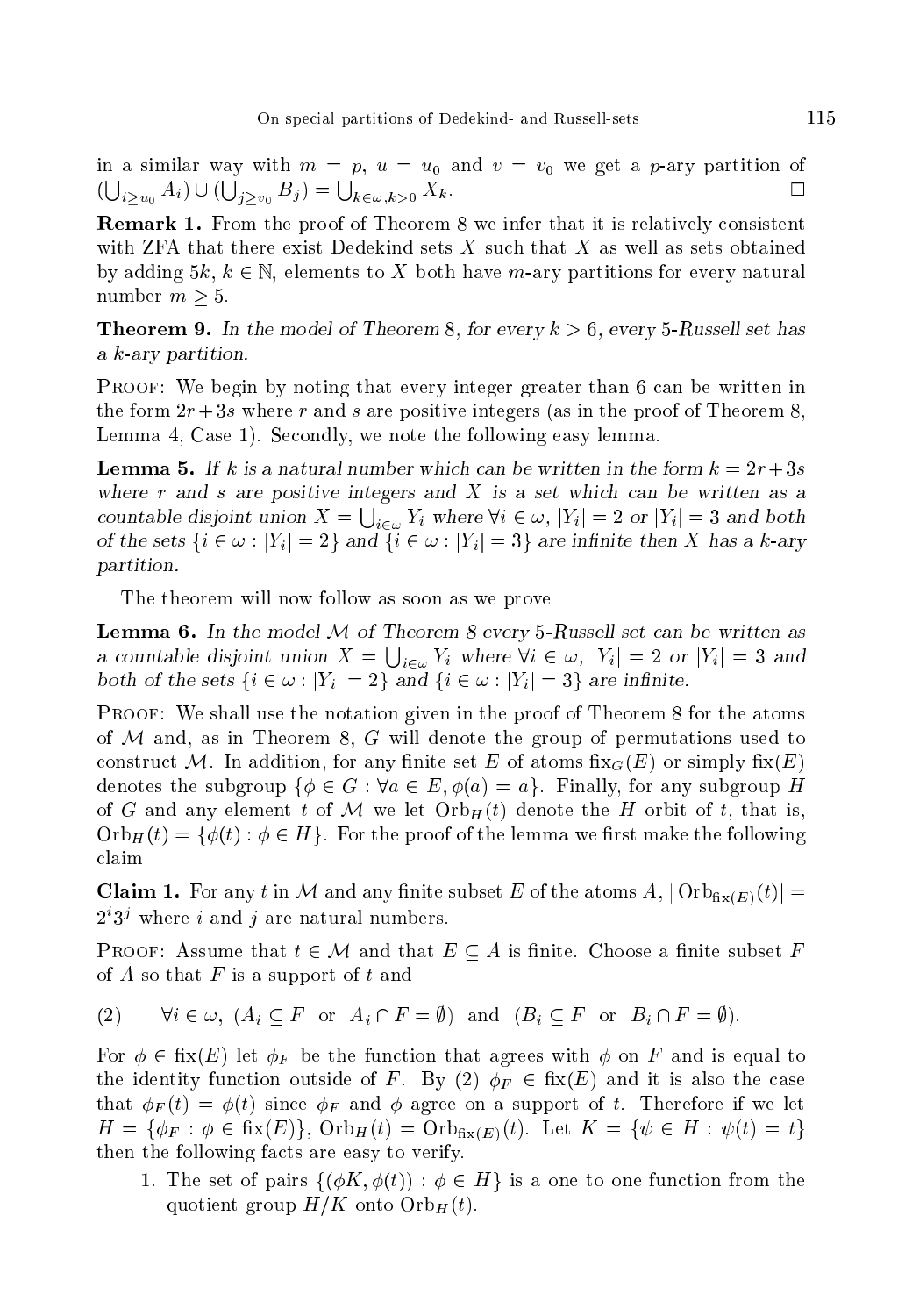- 2.  $|H| = 2^{12} \delta^{12}$  where  $c_1$  and  $c_2$  are in  $\omega$ .  $(c_1$  is the number of sets  $D_i$ contained in F which do not meet E and similarly  $c_2$  is the number of sets  $A_i$  contained in F which do not meet E.
- 3. It follows from item 3 that the cardinality of the quotient group  $H/K$  is  $2^{-1}3^{-2}$  where  $a_1$  and  $a_2$  are in  $\omega$ .

Using items 3 and 3 we conclude that  $|\text{Orb}_{\text{fix}(E)}(t)| = |\text{Orb}_H(t)| = |H/K|$  $\Box$ 2 <sup>-</sup> 0 <sup>-</sup>

Now let X be a 5-Russell set in  $\mathcal M$  and say that X is the disjoint union of a countable set of 5 element sets,  $X=\bigcup_{i\in\omega}X_j$  where the sequence  $(X_j)_{j\in\omega}$  is in  ${\mathcal M}$ and has support E. Then for each  $j \in \omega$ , every  $\phi$  in fix(E) fixes  $X_j$  and therefore  $\forall t \in X_j, \, \phi(t) \in X_j$ . We therefore have that for all  $t \in X_j$ ,  $\text{Orb}_{\text{fix}(E)}(t) \subset X_j$ . From this we conclude that the fix<sub>E</sub> orbits of elements of  $X_j$  form a partition of  $X_i$  each element of which has support E. By the claim and the fact that  $|X_i|=5$ we conclude that each of the fix<sub>E</sub> orbits of an element of  $X_i$  has size 1, 2 or 3. By taking unions of orbits if necessary this gives us a partition of  $X_i$  into two sets,  $P_j$  of size 2 and  $Q_j$  of size 3 both with support E.

We can write X as a countable disjoint union  $X = \bigcup_{i \in \omega} Y_i$  as required by Lemma 6 by letting  $Y_{2i} = P_i$  and  $Y_{2i+1} = Q_i$  for all  $i \in \omega$ .  $\Box$ 

The proof of the theorem is now complete.

According to Proposition 1, if n is an odd natural number, then a Russell set has an n-ary partition if and only if |X| is divisible by n (and we note that for every set X, if |X| is divisible by n, then X has an n-ary partition) and according to Theorem 6, if  $p > 1$  is a natural number which is relatively prime to 3, then a 3-Russell set X has a p-ary partition if and only if  $|X|$  is divisible by p. However, the situation with *n*-Russell sets,  $n \geq 5$ , is **strikingly different** as shown by the subsequent theorem.

**Theorem 10.** There is a model M of ZFA and a set A in M such that for every natural number  $n > 5$ , A is an n-Russell set, hence has an n-ary partition, but for every natural number  $p > 2$ , |A| is not divisible by p.

PROOF: Let M be the permutation model defined in the proof of Theorem 8 and let A be its set of atoms. From Lemma 4 of the proof of Theorem 8 we obtain that A is an *n*-Russell set for every natural number  $n > 5$ . So in order to complete the proof we need to show that  $|A|$  is not divisible by p for every natural number  $p > 2$ . To this end, fix an integer  $p > 2$  and, toward a proof by contradiction, assume that |A| is divisible by p and let  $\{U_1, U_2, \ldots, U_p\}$  be a partition of A into p pairwise equipollent infinite sets. Let f be a bijection in M from  $U_1$  to  $U_2$  and let  $E$  be a support of  $f$ . Since  $A$  is a 5-Russell set, it is not hard to verify that every infinite subset Y of A must satisfy that  $Q_Y = \{n \in \omega : 0 < |Y \cap A_n| < 3\}$  is finite and  $R_Y = \{n \in \omega : 0 < |Y \cap B_n| < 2\}$  is finite and for all  $n \in \omega - (Q_Y \cup R_Y)$ , either  $A_n \subseteq Y$  or  $B_n \subseteq Y$  or both, i.e.,  $X_n \subseteq Y$  where for  $n \in \omega$ ,  $X_n = A_n \cup B_n$ . (For example, if  $Q_Y$  is infinite, let  $Y^* = \bigcup \{ Y \cap A_n : n \in Q_Y \}$  and let E be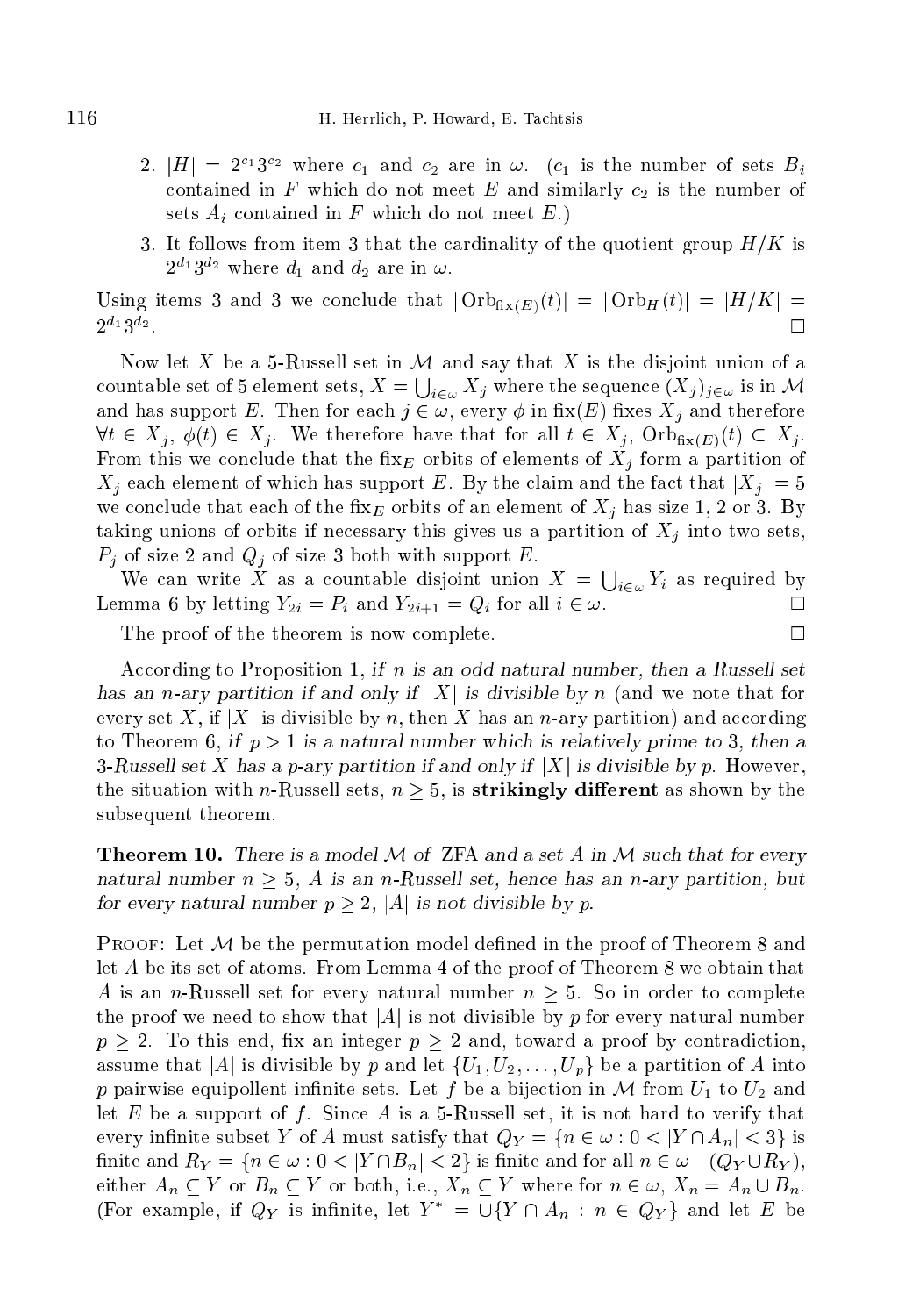a support for  $Y$  . Since  $QY$  is infinite, let  $n \in QY$  be such that  $E \cap A_n = \emptyset$ . Let  $x \in A_n - x$ ,  $y \in Y \cup A_n$  and let z be the third element of  $A_n$ . Then the permutation  $\psi = (y, x, z)$  ( $\psi$  moves only the atoms x, y, z) fixes E pointwise hence It has  $Y$  . However,  $x = \psi(y) \notin Y$  , a contradiction. Similarly, one shows that  $R_Y$  is a finite set.)

Now let  $n_0 = \max\{n \in \omega : E \cap X_n \neq \emptyset\}$ . In view of the above observations, there exists a natural number  $n > n_0$  such that  $A_n \subseteq U_1$  or  $B_n \subseteq U_1$  or  $X_n \subseteq U_1$ . Without loss of generality assume that  $A_n = \{a_{n1}, a_{n2}, a_{n3}\} \subset U_1$ . Suppose that  $f(a_{n1}) = u$  for some  $u \in U_2$ . Since  $U_1 \cap U_2 = \emptyset$ , we have that  $u \notin U_1$ , hence  $u \notin A_n$ . We may consider now the permutation  $\psi$  to be the 3-cycle  $(a_{n1}, a_{n2}, a_{n3})$ , i.e.,  $\psi$ moves only  $a_{ni}$ ,  $j = 1, 2, 3$ , and fixes all the other atoms. Then  $\psi$  fixes E pointwise, hence it fixes the function f (not necessarily pointwise). Since  $\psi(a_{n_1}) = a_{n_2}$ ,  $\psi(u) = u$ , and  $\psi(f) = f$ , we may conclude that  $f(a_{n2}) = u$  meaning that f is not injective. This contradicts our assumption on f. Therefore,  $|A|$  is not divisible by p as required.

This completes the proof of the theorem.

From Proposition 1 we see that it is provable in  $ZF$  that no Russell set can be a p-Russell set, where  $p$  is an odd natural number, and vice versa. That is, for every odd natural number  $p$ , a  $p$ -Russell set cannot be a Russell set.

On the other hand, every Russell set is easily seen to be a  $2n$ -Russell set for every natural number  $n \geq 1$ . However, the reverse implication may fail to be true. In fact, in [5, Theorem 3] we have shown that *for every* natural number  $n > 3$ , it is relatively consistent with  $ZFA$  that there exists an  $n$ -Russell set which is not a Russell set. (However, there were Russell sets in each of these models; see [5, Remark 4. Yet, even more may be true. In particular, for every natural number  $n > 3$  it is relatively consistent with ZFA that there is an n-Russell set and there are no Russell sets at all. We prove this in the next theorem.

**Theorem 11.** Let n be a natural number such that  $n \geq 3$ . Then there is a model of ZFA whi
h has an n-Russell set but has no Russell sets.

PROOF: We consider two cases.

**Case 1.**  $n = 3$  or  $n \geq 5$ . We start with a ground model of AC with a countable set  $A = \bigcup \{A_i : i \in \omega\}$  of atoms such that:

- 1. for every  $i \in \omega$ ,  $A_i = \{a_{i1}, a_{i2}, \ldots, a_{in}\}\$  (hence  $\forall i \in \omega$ ,  $|A_i| = n$ );
- 2. for all  $i, j \in \omega$ , if  $i \neq j$ , then  $A_i \cap A_j = \emptyset$ .

The group G of permutations of A is the set of all permutations  $\pi$  such that for every  $i \in \omega, \pi \restriction A_i$  is an even permutation of  $A_i$ . The normal ideal I of supports is the set of all finite subsets of A. Let  $\mathcal N$  be the permutation model determined by  $G$  and  $\mathcal I$ .

First we note that the family  $A = \{A_i : i \in \omega\}$  does not have a partial choice function in N. Assume the contrary and let  $\beta$  be an infinite subfamily of A having a choice function  $f \in \mathcal{N}$  with support E. Since E is finite, we may fix an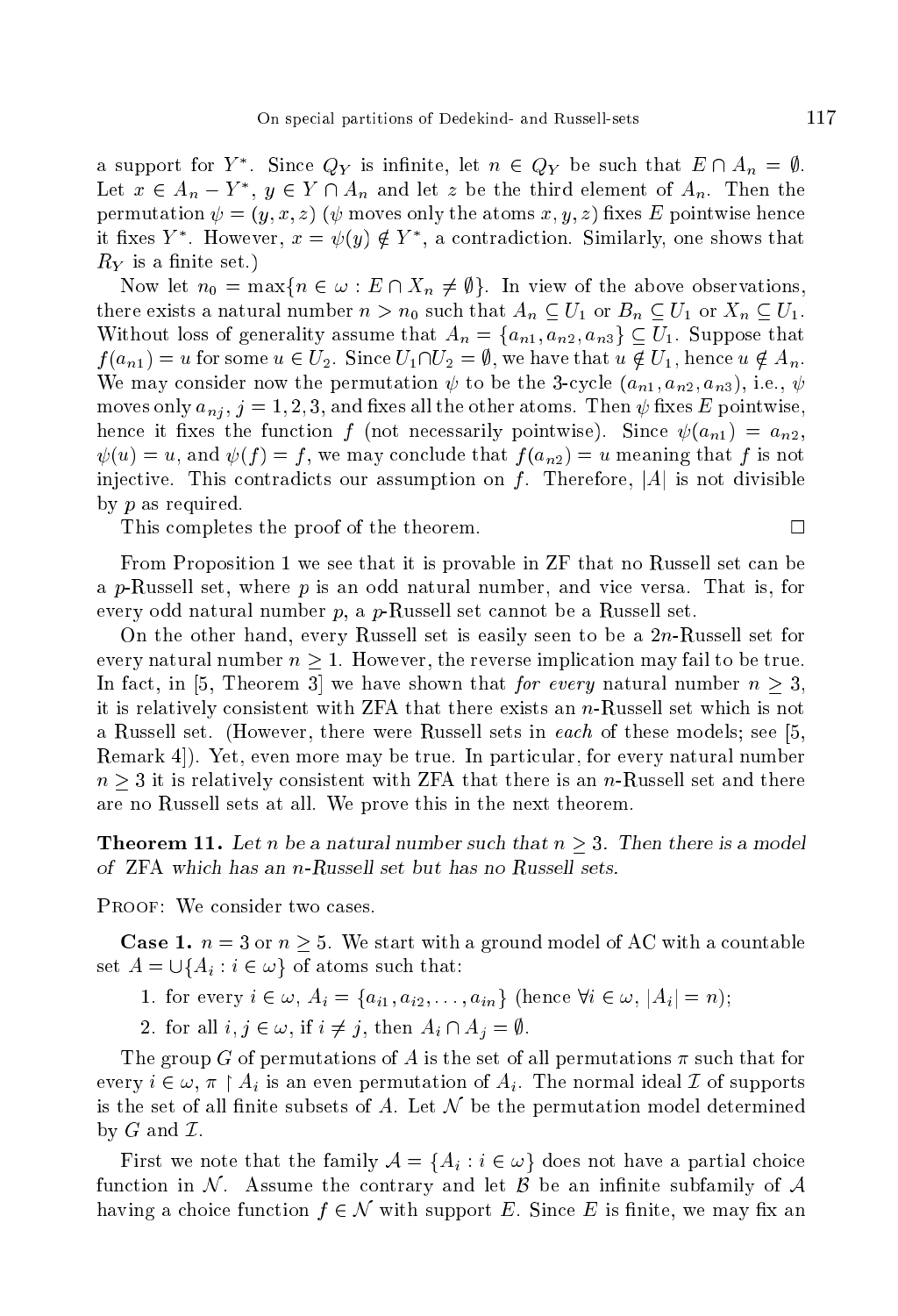$i \in \omega$  such that  $A_i \in \mathcal{B}$  and  $A_i \cap E = \emptyset$ . Without loss of generality assume that f chooses  $a_{i1}$  from the set  $A_i$ . Consider the permutation  $\pi$  which is the identity on  $A_i$ , for all  $j \in \omega - \{i\}$ , and  $\pi \restriction A_i = (a_{i1}, a_{i2})(a_{i3}, a_{i4})$ . Then  $\pi$  fixes E pointwise, hence  $\pi(f) = f$ . It follows that  $(i, a_{i2}) \in f$ , meaning that f is not a function, a contradiction. Therefore, A cannot have a partial choice function in  $\mathcal N$  and the set A of atoms is an n-Russell set in  $\mathcal N$ .

We show now that the model  $N$  does not admit any Russell sets. Assume the contrary and let  $X = \bigcup_{i \in \omega} X_i \in \mathcal{N}$  be a Russell set. Let  $E = A_0 \cup A_1 \cup \cdots \cup A_k$ , for some  $k \in \omega$ , be a support of  $X_i$  for each  $i \in \omega$ . We will prove that for every  $i \in \omega$  and for every element  $x \in X_i$ , E is a support of x. This will give us that X is a well orderable set in  $\mathcal{N}$ , hence we shall obtain a contradiction to the fact that  $X$  is a Russell set.

To this end, assume that there exists an  $i \in \omega$ , an element  $x \in X_i$  and a permutation  $\psi$  such that  $\psi$  fixes E pointwise but  $\psi(x) \neq x$ . Let  $E_x$  be a support of x. Since  $E$  does not support x, we may assume without loss of generality that  $E_x = E \cup A_{k+1}$  and that  $\psi$  fixes  $A - A_{k+1}$  pointwise. Let G be the subgroup of G consisting of all permutations in G which fix  $A - A_{k+1}$  pointwise. Then **G** is homeomorphic to the group of even permutations of  $A_{k+1}$ . Let  $H = \{\pi \in \mathbb{R}^d : |\pi| \leq k\}$  $\mathbf{G} : \pi(x) = x$ . Then H is a subgroup of G. Furthermore, we claim that H is a normal subgroup of G. To prove our assertion we need to show that for all  $\phi \in \mathbf{G}, \ \phi H = H\phi$ . To this end, fix a permutation  $\phi \in \mathbf{G}$ . If  $\phi \in H$ , then for all  $\pi \in \Pi$ ,  $\varphi \pi = (\varphi \pi \varphi^{-1}) \varphi$  and since  $\pi$  is a group we have that  $\varphi \pi \varphi^{-1} \in \Pi$ , hence  $\phi H \subseteq H\phi$  and similarly  $H\phi \subseteq \phi H$ . So we may assume that  $\phi \in \mathbf{G} - H$ . Let  $\Delta_i = \{x, y\}$ . Then  $\varphi(x) = y$  (since  $\varphi \notin \Pi$ ) and  $\varphi(y) = x$ . Therefore,  $\varphi$  (x) is also equal to y. Fix a permutation  $\pi \in H$ . Then  $\pi(x) = x$ , hence  $\pi(y) = y$ . Now, we have that  $\varphi \pi \varphi^{-1}(x) = \varphi \pi(y) = \varphi(y) = x$ . Thus,  $\varphi \pi \varphi^{-1} \in H$  and consequently  $\varphi\pi = (\varphi\pi\varphi^{-1})\varphi \in H\varphi$  meaning that  $\varphi H \subseteq H\varphi$ . Similarly, we may prove that  $H\phi\subset\phi H$ , and so H is a normal subgroup of **G**.

From group theory we know (see [2]) that for  $n = 3$  or for  $n \geq 5$  the group of even permutations on  $n$  elements has no normal subgroups other than the whole group and the trivial one, namely  $\{id\}$  where id is the identity mapping. Since  $H \neq G$  (for  $\psi \in G - H$ ; see above for the properties of  $\psi$ ) we infer that  $H = \{\text{id}\}.$ It follows that  $\forall \phi \in \mathbf{G} - H$ ,  $\forall \rho \in \mathbf{G} - H$ , if  $\phi \neq \rho$ , then  $\phi(x) = \rho(x) (= y)$ . Now **G** has at least 3 elements (since  $|\mathbf{G}| = \frac{1}{2} \geq 3$  since either  $n = 3$  or  $n \geq 5$ ) so it has at least two distinct elements  $\varphi$  and  $\rho$  such that  $\varphi, \rho \notin H$ . Then  $\rho - \varphi(x) = x$ , so  $\rho \quad \varphi \in \Pi$ , hence  $\varphi = \rho$ , a contradiction.

From the above we conclude that whenever a permutation  $\phi$  fixes E pointwise, then  $\phi$  fixes X pointwise, hence X is well orderable contradicting the fact that X is a Russell set. Therefore, the model  $\mathcal N$  does not have any Russell sets as required.

**Case 2.**  $n = 4$ . The suitable Fraenkel-Mostowski model N is defined as in cases  $n = 3$  or  $n \geq 5$ . We show that N has no Russell sets. Assume the contrary and let  $X = \bigcup_{i \in \omega} X_i$  be a Russell set in the model N. Let  $E, x \in X_i, E_x, \psi, G$ ,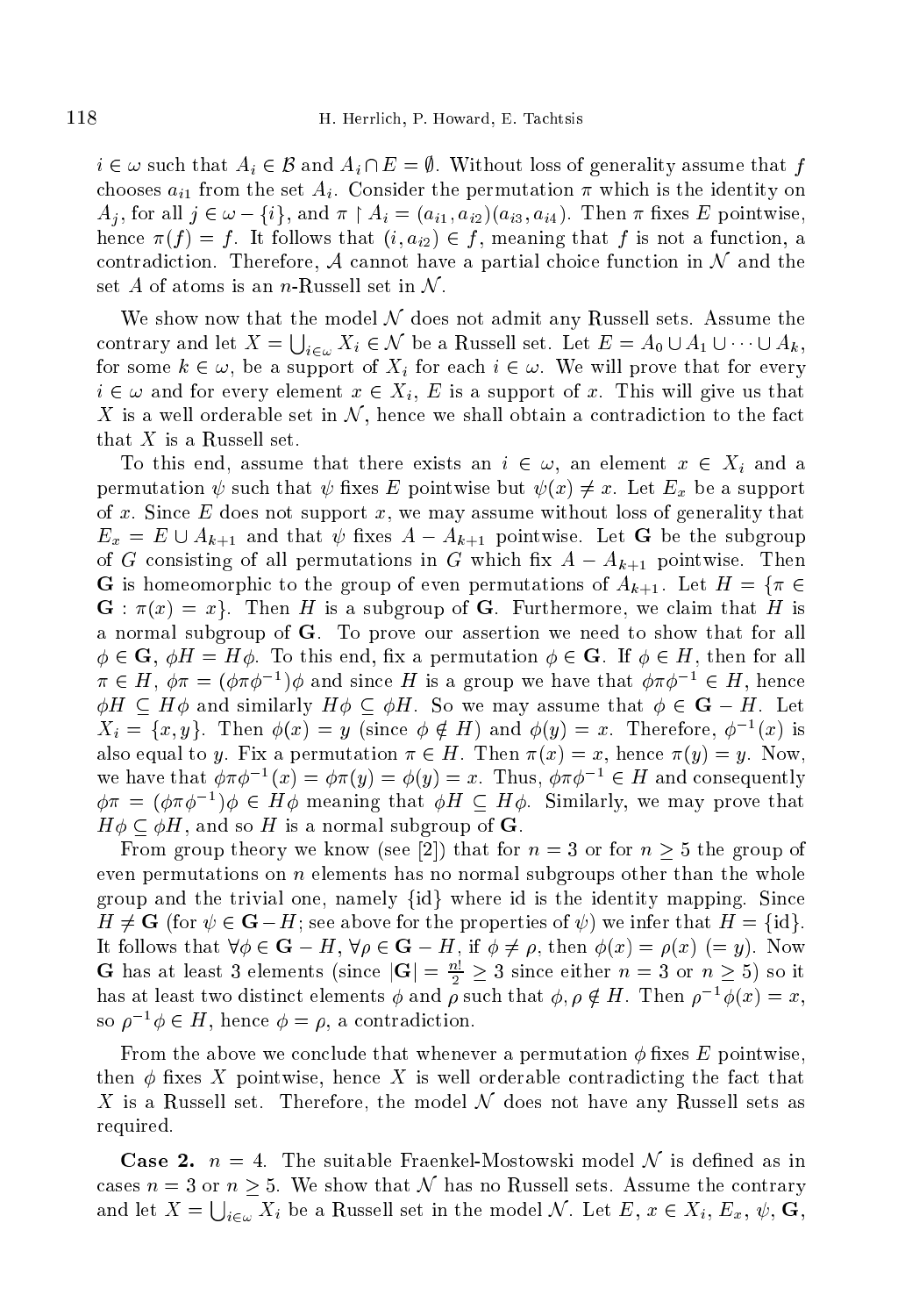and H be as in cases  $n = 3$  or  $n \geq 5$ . Since **G** is homeomorphic to the group of even permutations of  $A_{k+1}$  and  $|A_{k+1}| = 4$ , it follows that  $|\mathbf{G}| = 12$ . Furthermore, since  $X_i$  is a two-element set and  $\psi(x) \neq x$ , it is easy to see that the index of H in G is 2. Thus,  $|H| = 6$ . But this contradicts the fact that the group of even permutations on 4 objects does not have any subgroup of cardinality 6 (see [2]). Therefore, any permutation which fixes  $E$  pointwise also fixes  $X$  pointwise meaning that X is well-orderable. This contradicts the fact that X is a Russell set and ompletes the proof of Case 2 and of the theorem.  $\Box$ 

#### $\overline{4}$ . 4. Partitions of generalized Russell sets

**Definition 4.** A generalized Russell set is a set X which can be written as  $X=\bigcup_{i\in I}X_i$  where

1. for each  $i \in I$ ,  $|X_i| = 2$ ;

- 2.  $I$  is infinite;
- 3. for i and j in I, if  $i \neq j$  then  $X_i \cap X_j = \emptyset;$
- 4. no infinite subset of  $\{X_i \mid i \in I\}$  has a choice function.

A generalized Russell cardinal is the cardinal number of a generalized Russell set.

Proposition 3. Generalized Russell sets are Dedekind sets.

**PROOF:** This follows immediately from Definition 4.  $\Box$ 

In Theorem 2 we showed that if  $a$  is a Russell cardinal which has a 3-ary partition, then the Russell cardinal  $a + 2$  fails to have one. It is natural to ask whether this holds also for generalized Russell cardinals or Dedekind cardinals in general. We show next that it is relatively onsistent with ZFA that there exists a generalized Russell cardinal  $a$ , hence a Dedekind cardinal  $a$ , such that  $a$ ,  $a + 1$  and  $a + 2$  all have 3-ary partitions. Moreover, we prove that the existence of a generalized Russell set  $X = \bigcup_{i \in I} X_i$  such that  $|X| < |I|$  is consistent with  $ZFA$ . Note that in view of  $[4]$  this cannot happen for Russell sets (considered as generalized Russell sets by rearranging its elements into pairs).

**Theorem 12.** There exists a model of ZFA in which there is a generalized Russell set  $X = \bigcup_{i \in I} X_i$ , hence a Dedekind set X, such that  $|X| < |I|$  and such that  $|X|$ ,  $|X| + 1$  and  $|X| + 2$  all have ternary partitions.

PROOF: We shall use the Fraenkel-Mostowski permutation model defined in the proof of  $[1,$  Theorem 3.1. Similarly to the observation by the authors in  $[1]$  (see  $[1, Section 2]$  the result can be transferred to ZF using the Jech-Sochor theorem which provides embeddings of arbitrary long initial segments of ZFA models into ZF models. Thus, we also obtain consistency with ZF.

The atoms are identified (for simplicity's sake) with the elements of  $2^{\langle\omega\rangle}$ , i.e. with finite non-empty sequences of 0s and 1s. Let  $A$  be the set of the atoms. We may view A as two infinite binary trees, the one having  $\langle 0 \rangle$  as its root and the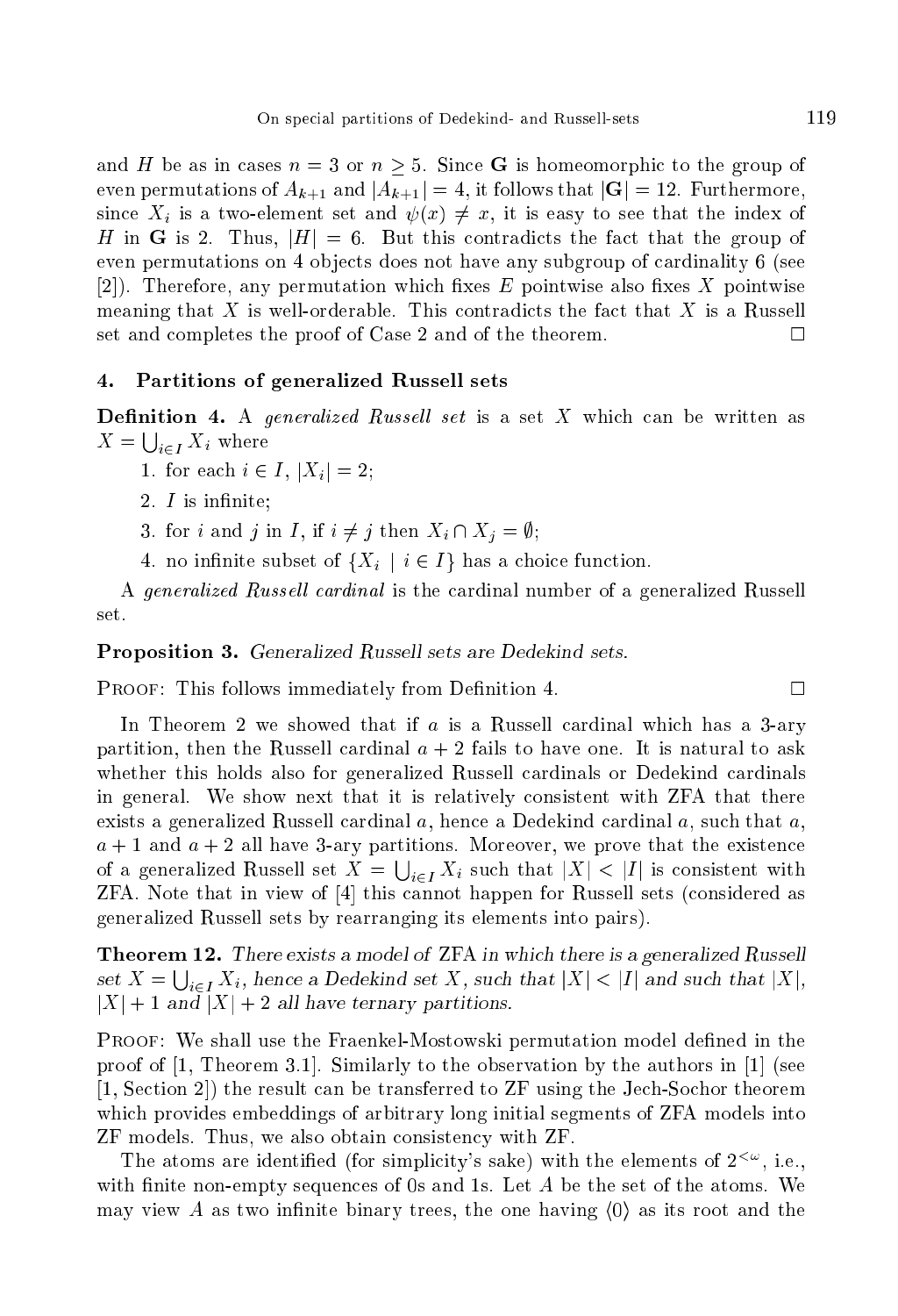other having  $\langle 1 \rangle$  as its root. The set A is partially ordered by the extension of sequences, i.e., for  $t, s \in A$ ,  $t \leq s$  if and only if t is an initial segment of s. Let G be the group of all order automorphisms of  $(A, \leq),$  i.e., if  $t \in A$  and  $\phi \in G$ , then t and  $\phi(t)$  have the same length and if  $s \in A$  and  $t \leq s$ , then  $\phi(t) \leq \phi(s)$ . The normal ideal of supports is the set of all finite subsets of A. Let  $\mathcal N$  be the resulting permutation model.

For each  $t \in A$ , let  $P_t = \{t^0, t^1\}$ , where  $t^0$  is the sequence t with 0 adjoined as a last element and similarly for t<sup>o</sup>1. Put  $P = \{P_t : t \in A\} \cup \{\{\langle 0 \rangle, \langle 1 \rangle\}\}\$ where  $\langle 0 \rangle$  and  $\langle 1 \rangle$  are the sequences of length 1, i.e. the two roots. Then P is a collection of 2-element sets which belongs to the model since it has empty support, i.e., every permutation in  $G$  fixes  $P$ . Furthermore, the family  $P$  has no partial choice function in the model  $N$ . To see this, assume on the contrary that P has an infinite subset  $P$  with a choice function, say f, and let E be a support for f. Since  $P$  is infinite, there is an element  $t \in A - E$  such that t is not the initial segment of any element of E and  $P_t = \{t \cup t | t \in P$  . Consider a permutation  $\psi \in G$ which fixes E pointwise but interchanges the elements of  $P_t$ . Since E is a support of f we have that  $\psi(f) = f$ . However,  $(P_t, f(P_t)) \in f \to (P_t, \psi(f(P_t))) \in f$  and  $\psi(f(P_t)) \neq f(P_t)$ , a contradiction. Therefore, P has no infinite subfamily with a choice function and consequently  $A = \bigcup P$  is a generalized Russell set in the model  $N$ .

Furthermore,  $|A| \leq |P|$  in N since the function  $f : A \to P$  defined by  $f(t) = P_t$ for all  $t \in A$ , is injective and belongs to the model since it has empty support.

We assert that there is no injective function  $g: P \to A$  in N. Assume the contrary and let g be such a function with support E. For each  $t \in A$  we denote the length of (the sequence indexing) t by  $\ln(t)$  and we note

(3) 
$$
\forall n \in \omega, n > 0, \forall t \in A \text{ such that } \ln(t) \geq n, \exists \phi \in G \text{ which fixes the set}
$$
\n $\{s \in A : \ln(s) < n\}$  pointwise and such that  $\phi(t) \neq t$ .

Choose an  $n_0 \in \omega$  such that  $n_0 > 0$  and  $\forall t \in E$ ,  $\ln(t) < n_0$ . We make two assertions about g.

# **Lemma 7.** (1)  $\ln(q(\{\langle 0 \rangle, \langle 1 \rangle\})) < n_0$ . (2)  $\forall t \in A$ , if  $\ln(t) < n_0$  then  $\ln(g(P_t)) < n_0$ .

Proof: We prove part 2. The proof of 1 is similar and is left to the reader. Assume  $t \in A$ , that  $\ln(t) < n_0$  and, toward a proof by contradiction, that  $\ln(g(P_t)) \geq n_0$ . By equation (3) there is a  $\phi \in G$  such that  $\phi(s) = s$  for all  $s \in A$  with  $\ln(s) < n_0$  and such that  $\phi(g(P_t)) \neq g(P_t)$ . Since  $\ln(t) < n_0$ ,  $\phi(t) = t$ . Since the function  $r \mapsto P_r$  is in the model with empty support we may also conclude that  $\phi(P_t) = P_t$ . By our choice of  $n_0$ ,  $\phi$  also fixes E pointwise and therefore fixes g. This is a contradiction since if  $\phi$  fixes g and  $P_t$  it must fix  $g(P_t)$ .  $\Box$ 

By the lemma g restricted to the set  $\{\{\langle 0\rangle,\langle 1\rangle\}\}\cup \{P_t: \ln(t) < n_0\}$  has range included in the set  $\{t : \ln(t) < n_0\}$ . Since the first of these two sets has one more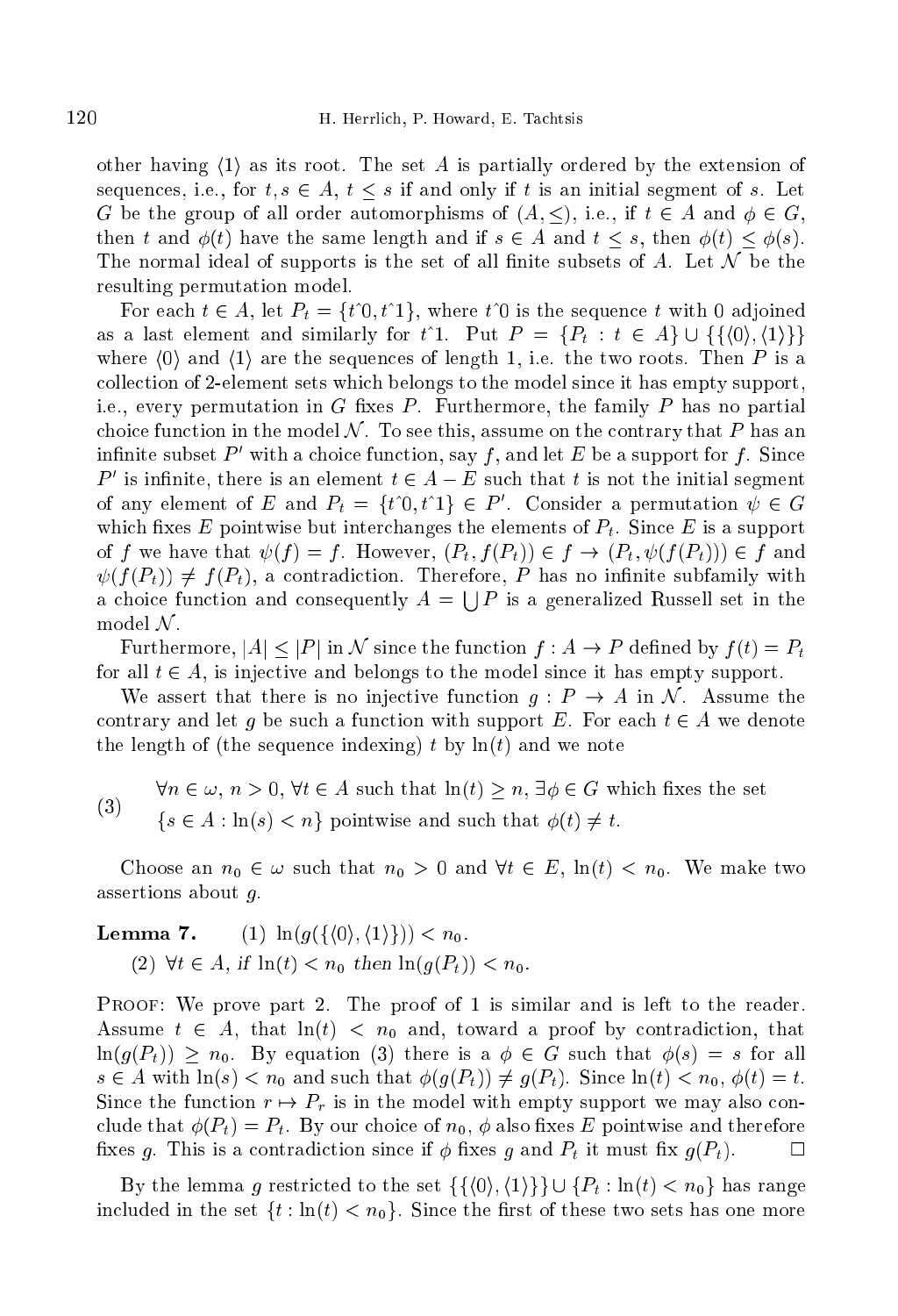element than the second we arrive at the contradiction that  $g$  is not injective. Therefore,  $|A| < |P|$  in the model N.

For the second assertion of the theorem, we see that due to the definition of the group G of permutations of the set A of atoms,  $\mathcal{P} = \{ \{t, t^0, t^1\} : t \in$ A and  $ln(t)$  is odd is a 3-ary partition of A which lives in the model since every permutation in G fixes (not pointwise) the family  $P$ . Now if we discard from A the two roots, namely  $\langle 0 \rangle$  and  $\langle 1 \rangle$ , we obtain again a generalized Russell set which, similarly to the case of A, also has a ternary partition, namely  $\mathcal{Q} = \{ \{t, t\hat{v}, t\hat{v}\} :$  $t \in A$  and  $\ln(t)$  is even. If we discard from A one of the two roots, then again we easily see that the resulting Dedekind set also has a ternary partition. This ompletes the proof of the theorem.  $\Box$ 

**Remark 2.** In [1, Theorem 3.1] it is shown that it is consistent with ZF that there exists a Dedekind set  $X$  such that for all natural numbers  $n$ , the set  $Y$  obtained from X by removing (or adding) n elements from X has a ternary partition. Theorem 12 above also yields the result of Theorem 3.1 in  $[1]$ . However, since it also establishes the existen
e (in some model of ZF) of a generalized Russell set  $X = \bigcup_{i \in I} X_i$  such that  $|X| < |I|$ , the result of Theorem 12 is stronger.

Theorem 13. There is a model of ZFA in which there exists a generalized Russell set A such that A has a 3-ary partition but |A| is not divisible by 3.

**PROOF:** Let  $\mathcal N$  be the permutation model defined in the proof of Theorem 12 and let  $A$  be its set of atoms. According to the latter proof,  $A$  is a generalized Russell set which has a 3-ary partition in N. Hence, we only need to show that  $|A|$  is not divisible by 3. Assume the contrary and let  $\mathcal{P} = \{P_1, P_2, P_3\}$  be a partition of A consisting of infinite pairwise equipollent sets. Let  $f_{1,2}: P_1 \rightarrow P_2$  be a bijection in the model with support E and let  $n_0 = \max\{\ln(t) : t \in E\}$ . Without loss of generality we may assume that  $E$  contains all atoms of length less than or equal to  $n_0$  (therefore E contains both roots  $\langle 0 \rangle$  and  $\langle 1 \rangle$ ).

Let  $a = t^0 \in P_1, t \in A$ , with length  $m > n_0$ , i.e.  $a \notin E$ , and suppose that a belongs to the subtree having  $\langle 0 \rangle$  as its root. By the fact that E is a support of the function  $f_{1,2}$  and by the definition of the group G we may conclude that  $b = t^1 \in P_1 = \text{Dom}(f_{1,2})$ . (Let  $\psi \in \text{fix}(E)$  such that  $\psi$  swaps a and b. Then  $\psi(f_{1,2}) = f_{1,2}$  and  $(a, f_{1,2}(a)) \in f_{1,2} \to (b, \psi(f_{1,2}(a))) \in f_{1,2}$ , hence  $b \in \text{Dom}(f_{1,2})$ . Let  $f_{1,2}(a) = c$ . Then  $c \neq a, b$  since  $c \in P_2$ ,  $a, b \in P_1$  and  $P_1 \cap P_2 = \emptyset$ . We necessarily have that either a or b is a proper initial segment of c. Otherwise, considering the permutation  $\psi$  which fixes E pointwise, swaps the atoms  $a$  and  $b$  and fixes pointwise all the branches which contain neither  $a$  nor  $b$ , we obtain that  $\psi(c) = c$  and  $\psi(f_{1,2}) = f_{1,2}$  hence  $f_{1,2}(a) = f_{1,2}(b) = c$  meaning that  $f_{1,2}$  is not injective, a contradiction. Without loss of generality assume that  $c = r^0$  for some atom r.

1. If a is an initial segment of c, then consider a permutation  $\psi \in G$  which swaps c and  $d = r^2$  and moves only c, d and their descendants. Then  $\psi \in$  fix(E), hence  $\psi(f_{1,2}) = f_{1,2}$ , and  $\psi(a) = a$ . But then  $(a, c) \in f_{1,2} \rightarrow$